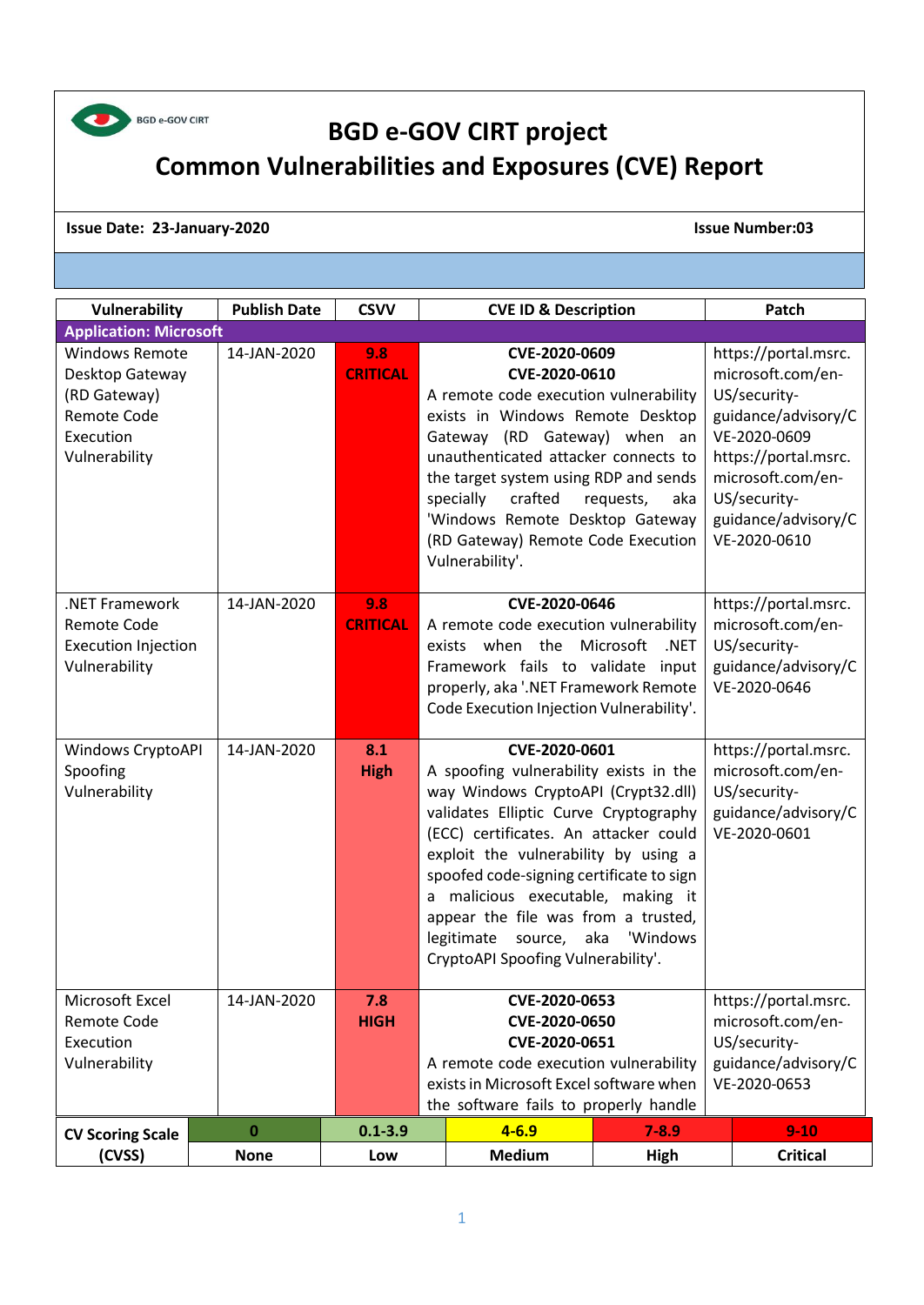| Vulnerability                                                                           | <b>Publish Date</b> | <b>CSVV</b>        | <b>CVE ID &amp; Description</b>                                                                                                                                                                                                                                                                                                     |                         | Patch                                                                                                                                                                                                |
|-----------------------------------------------------------------------------------------|---------------------|--------------------|-------------------------------------------------------------------------------------------------------------------------------------------------------------------------------------------------------------------------------------------------------------------------------------------------------------------------------------|-------------------------|------------------------------------------------------------------------------------------------------------------------------------------------------------------------------------------------------|
|                                                                                         |                     |                    | objects<br>in memory, aka<br>Excel<br>Remote<br>Code<br>Vulnerability'.                                                                                                                                                                                                                                                             | 'Microsoft<br>Execution | https://portal.msrc.<br>microsoft.com/en-<br>US/security-<br>guidance/advisory/C<br>VE-2020-0650<br>https://portal.msrc.                                                                             |
|                                                                                         |                     |                    |                                                                                                                                                                                                                                                                                                                                     |                         | microsoft.com/en-<br>US/security-<br>guidance/advisory/C<br>VE-2020-0651                                                                                                                             |
| Microsoft Office<br><b>Memory Corruption</b><br>Vulnerability                           | 14-JAN-2020         | 7.8<br><b>HIGH</b> | CVE-2020-0652<br>A remote code execution vulnerability<br>exists in Microsoft Office software<br>when the software fails to properly<br>objects in<br>handle<br>'Microsoft Office Memory Corruption<br>Vulnerability'.                                                                                                              | memory, aka             | https://portal.msrc.<br>microsoft.com/en-<br>US/security-<br>guidance/advisory/C<br>VE-2020-0652                                                                                                     |
| <b>Windows Elevation</b><br>of Privilege<br>Vulnerability                               | 14-JAN-2020         | 7.8<br><b>HIGH</b> | CVE-2020-0644<br>CVE-2020-0635<br>An elevation of privilege vulnerability<br>Microsoft<br>when<br>exists<br>implements<br>predictable<br>section names, aka 'Windows Elevation<br>of Privilege Vulnerability'.                                                                                                                      | Windows<br>memory       | https://portal.msrc.<br>microsoft.com/en-<br>US/security-<br>guidance/advisory/C<br>VE-2020-0644<br>https://portal.msrc.<br>microsoft.com/en-<br>US/security-<br>guidance/advisory/C<br>VE-2020-0635 |
| Win32k Elevation of<br>Privilege<br>Vulnerability                                       | 14-JAN-2020         | 7.8<br><b>HIGH</b> | CVE-2020-0642<br>CVE-2020-0624<br>An elevation of privilege vulnerability<br>exists in Windows when the Win32k<br>component fails to properly handle<br>objects in memory, aka 'Win32k<br>Elevation of Privilege Vulnerability'.                                                                                                    |                         | https://portal.msrc.<br>microsoft.com/en-<br>US/security-<br>guidance/advisory/C<br>VE-2020-0642<br>https://portal.msrc.<br>microsoft.com/en-<br>US/security-<br>guidance/advisory/C<br>VE-2020-0624 |
| <b>Update Notification</b><br><b>Manager Elevation</b><br>of Privilege<br>Vulnerability | 14-JAN-2020         | 7.8<br><b>HIGH</b> | CVE-2020-0638<br>An elevation of privilege vulnerability<br>in the way the Update<br>exists<br>Notification Manager handles files. To<br>exploit this vulnerability, an attacker<br>would first have to gain execution on<br>the victim<br>system, aka 'Update<br>Notification<br>Manager Elevation of<br>Privilege Vulnerability'. |                         | https://portal.msrc.<br>microsoft.com/en-<br>US/security-<br>guidance/advisory/C<br>VE-2020-0638                                                                                                     |
| <b>CV Scoring Scale</b>                                                                 | $\bf{0}$            | $0.1 - 3.9$        | $4 - 6.9$                                                                                                                                                                                                                                                                                                                           | $7 - 8.9$               | $9 - 10$                                                                                                                                                                                             |
| (CVSS)                                                                                  | <b>None</b>         | Low                | <b>Medium</b>                                                                                                                                                                                                                                                                                                                       | High                    | <b>Critical</b>                                                                                                                                                                                      |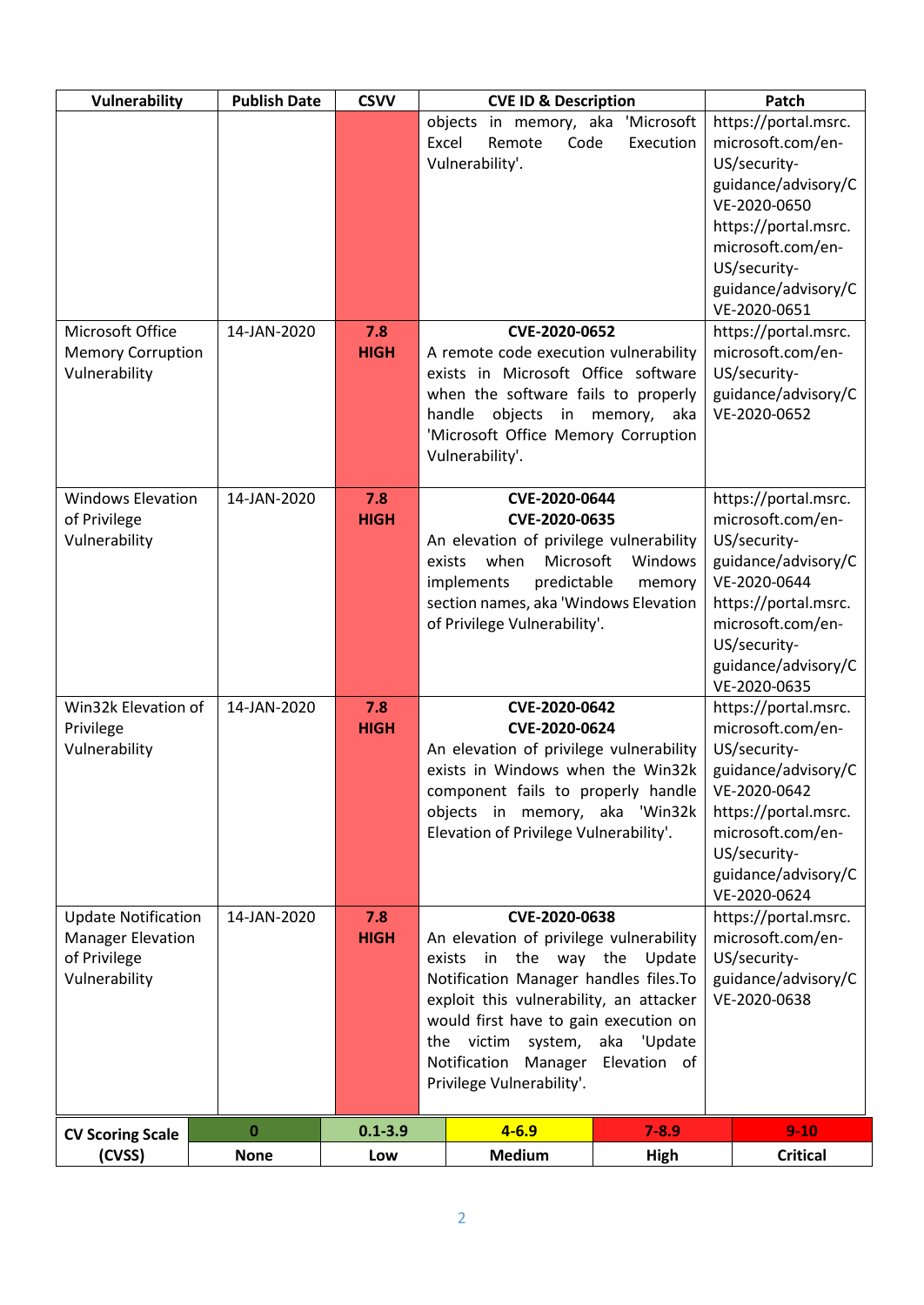| Vulnerability         | <b>Publish Date</b> | <b>CSVV</b> | <b>CVE ID &amp; Description</b>               | Patch                               |
|-----------------------|---------------------|-------------|-----------------------------------------------|-------------------------------------|
| <b>Windows Common</b> | 14-JAN-2020         | 7.8         | CVE-2020-0634                                 | https://portal.msrc.                |
| Log File System       |                     | <b>HIGH</b> | An elevation of privilege vulnerability       | microsoft.com/en-                   |
| Driver Elevation of   |                     |             | exists when the Windows Common Log            | US/security-                        |
| Privilege             |                     |             | File System (CLFS) driver improperly          | guidance/advisory/C                 |
| Vulnerability         |                     |             | handles objects in memory, aka                | VE-2020-0634                        |
|                       |                     |             | 'Windows Common Log File System               |                                     |
|                       |                     |             | Elevation<br>of<br>Privilege<br><b>Driver</b> |                                     |
|                       |                     |             | Vulnerability'.                               |                                     |
|                       |                     |             |                                               |                                     |
| Windows Search        | 14-JAN-2020         | 7.8         | CVE-2020-0633, CVE-2020-0613,                 | https://portal.msrc.                |
| Indexer Elevation of  |                     | <b>HIGH</b> | CVE-2020-0614, CVE-2020-0623,                 | microsoft.com/en-                   |
| Privilege             |                     |             | CVE-2020-0625, CVE-2020-0626,                 | US/security-                        |
| Vulnerability         |                     |             | CVE-2020-0627, CVE-2020-0628,                 | guidance/advisory/C                 |
|                       |                     |             | CVE-2020-0629, CVE-2020-0630,                 | VE-2020-0633                        |
|                       |                     |             | CVE-2020-0631, CVE-2020-0632                  | https://portal.msrc.                |
|                       |                     |             | An elevation of privilege vulnerability       | microsoft.com/en-                   |
|                       |                     |             | exists in the way that the Windows            | US/security-                        |
|                       |                     |             | Search Indexer handles objects in             | guidance/advisory/C                 |
|                       |                     |             | memory, aka 'Windows Search Indexer           | VE-2020-0613                        |
|                       |                     |             | Elevation of Privilege Vulnerability'.        | https://portal.msrc.                |
|                       |                     |             |                                               | microsoft.com/en-                   |
|                       |                     |             |                                               | US/security-                        |
|                       |                     |             |                                               | guidance/advisory/C                 |
|                       |                     |             |                                               | VE-2020-0614                        |
|                       |                     |             |                                               | https://portal.msrc.                |
|                       |                     |             |                                               | microsoft.com/en-                   |
|                       |                     |             |                                               | US/security-                        |
|                       |                     |             |                                               | guidance/advisory/C<br>VE-2020-0623 |
|                       |                     |             |                                               | https://portal.msrc.                |
|                       |                     |             |                                               | microsoft.com/en-                   |
|                       |                     |             |                                               | US/security-                        |
|                       |                     |             |                                               | guidance/advisory/C                 |
|                       |                     |             |                                               | VE-2020-0625                        |
|                       |                     |             |                                               | https://portal.msrc.                |
|                       |                     |             |                                               | microsoft.com/en-                   |
|                       |                     |             |                                               | US/security-                        |
|                       |                     |             |                                               | guidance/advisory/C<br>VE-2020-0626 |
|                       |                     |             |                                               | https://portal.msrc.                |
|                       |                     |             |                                               | microsoft.com/en-                   |
|                       |                     |             |                                               | US/security-                        |
|                       |                     |             |                                               | guidance/advisory/C                 |
|                       |                     |             |                                               | VE-2020-0627                        |
|                       |                     |             |                                               | https://portal.msrc.                |
|                       |                     |             |                                               | microsoft.com/en-                   |
|                       |                     |             |                                               | US/security-                        |

| <b>CV Scoring Scale</b> |      | $0.1 - 3.9$ | .o.s   | <b>7-81</b> | -40<br><b>STATISTICS</b> |
|-------------------------|------|-------------|--------|-------------|--------------------------|
| (CVSS)                  | None | LOW         | Medium | High        | Critical                 |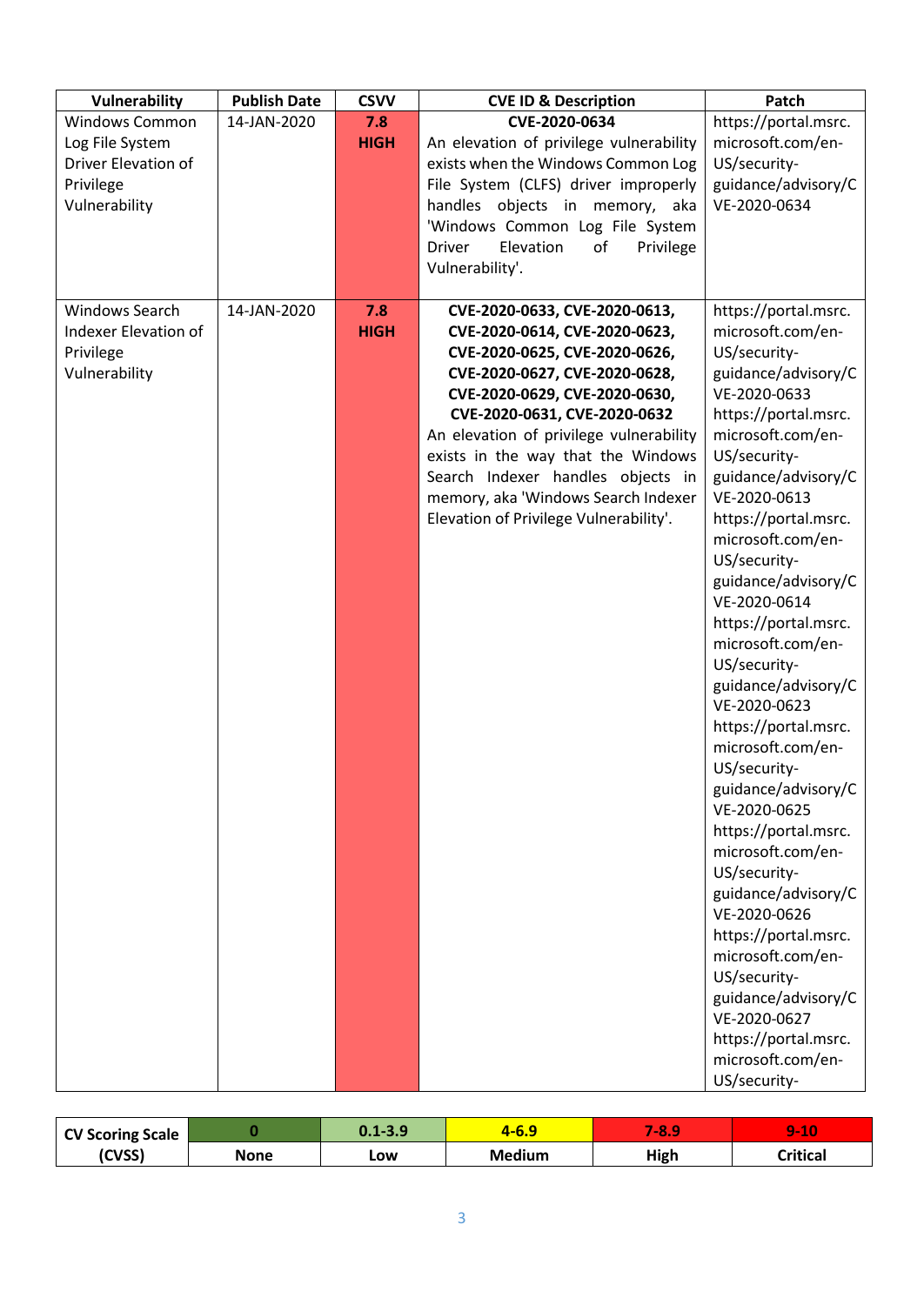| Vulnerability                  | <b>Publish Date</b> | <b>CSVV</b>     |                                                                                 | <b>CVE ID &amp; Description</b>         |               |      | Patch                               |
|--------------------------------|---------------------|-----------------|---------------------------------------------------------------------------------|-----------------------------------------|---------------|------|-------------------------------------|
|                                |                     |                 |                                                                                 |                                         |               |      | guidance/advisory/C                 |
|                                |                     |                 |                                                                                 |                                         |               |      | VE-2020-0628                        |
|                                |                     |                 |                                                                                 |                                         |               |      | https://portal.msrc.                |
|                                |                     |                 |                                                                                 |                                         |               |      | microsoft.com/en-                   |
|                                |                     |                 |                                                                                 |                                         |               |      | US/security-                        |
|                                |                     |                 |                                                                                 |                                         |               |      | guidance/advisory/C                 |
|                                |                     |                 |                                                                                 |                                         |               |      | VE-2020-0629                        |
|                                |                     |                 |                                                                                 |                                         |               |      | https://portal.msrc.                |
|                                |                     |                 |                                                                                 |                                         |               |      | microsoft.com/en-                   |
|                                |                     |                 |                                                                                 |                                         |               |      | US/security-                        |
|                                |                     |                 |                                                                                 |                                         |               |      | guidance/advisory/C                 |
|                                |                     |                 |                                                                                 |                                         |               |      | VE-2020-0630                        |
|                                |                     |                 |                                                                                 |                                         |               |      | https://portal.msrc.                |
|                                |                     |                 |                                                                                 |                                         |               |      | microsoft.com/en-                   |
|                                |                     |                 |                                                                                 |                                         |               |      | US/security-<br>guidance/advisory/C |
|                                |                     |                 |                                                                                 |                                         |               |      | VE-2020-0631                        |
|                                |                     |                 |                                                                                 |                                         |               |      | https://portal.msrc.                |
|                                |                     |                 |                                                                                 |                                         |               |      | microsoft.com/en-                   |
|                                |                     |                 |                                                                                 |                                         |               |      | US/security-                        |
|                                |                     |                 |                                                                                 |                                         |               |      | guidance/advisory/C                 |
|                                |                     |                 |                                                                                 |                                         |               |      | VE-2020-0632                        |
| Internet Explorer              | 14-JAN-2020         | 7.5             |                                                                                 | CVE-2020-0640                           |               |      | https://portal.msrc.                |
| <b>Memory Corruption</b>       |                     | <b>HIGH</b>     |                                                                                 | A remote code execution vulnerability   |               |      | microsoft.com/en-                   |
| Vulnerability                  |                     |                 | exists                                                                          | when<br>Internet                        | Explorer      |      | US/security-                        |
|                                |                     |                 |                                                                                 | improperly<br>accesses                  | objects<br>in |      | guidance/advisory/C                 |
|                                |                     |                 |                                                                                 | aka<br>'Internet<br>memory,             | Explorer      |      | VE-2020-0640                        |
|                                |                     |                 |                                                                                 | Memory Corruption Vulnerability'.       |               |      |                                     |
|                                |                     |                 |                                                                                 |                                         |               |      |                                     |
| <b>Application: Citrix</b>     |                     |                 |                                                                                 |                                         |               |      |                                     |
| <b>Vulnerability in Citrix</b> | 27-DEC-2019         | 9.8             |                                                                                 | CVE-2019-19781                          |               |      | https://support.citri               |
| <b>Application Delivery</b>    |                     | <b>CRITICAL</b> |                                                                                 | An issue was discovered in Citrix       |               |      | x.com/article/CTX26                 |
| Controller, Citrix             |                     |                 |                                                                                 | Application Delivery Controller (ADC)   |               | 7027 |                                     |
| Gateway, and Citrix            |                     |                 |                                                                                 | and Gateway 10.5, 11.1, 12.0, 12.1, and |               |      |                                     |
| SD-WAN WANOP                   |                     |                 |                                                                                 | 13.0. They allow Directory Traversal.   |               |      |                                     |
| appliance<br>Authentication    | 21-OCT-2019         | 9.8             |                                                                                 | CVE-2019-18225                          |               |      | https://support.citri               |
| <b>Bypass Vulnerability</b>    |                     | <b>CRITICAL</b> |                                                                                 | An issue was discovered in Citrix       |               |      | x.com/article/CTX26                 |
| in the Management              |                     |                 |                                                                                 | Application Delivery Controller (ADC)   |               | 1055 |                                     |
| Interface of Citrix            |                     |                 |                                                                                 |                                         |               |      |                                     |
| <b>Application Delivery</b>    |                     |                 | and Gateway before 10.5 build 70.8,<br>11.x before 11.1 build 63.9, 12.0 before |                                         |               |      |                                     |
| <b>Controller and Citrix</b>   |                     |                 | build 62.10, 12.1 before build 54.16,                                           |                                         |               |      |                                     |
| Gateway                        |                     |                 | and 13.0 before build 41.28. An                                                 |                                         |               |      |                                     |
|                                |                     |                 | attacker with management-interface                                              |                                         |               |      |                                     |
|                                |                     |                 | access can bypass authentication to                                             |                                         |               |      |                                     |
|                                |                     |                 |                                                                                 | obtain appliance administrative access. |               |      |                                     |
|                                |                     |                 |                                                                                 | These products formerly used the        |               |      |                                     |
|                                |                     |                 |                                                                                 | NetScaler brand name.                   |               |      |                                     |
| <b>CV Scoring Scale</b>        | $\bf{0}$            | $0.1 - 3.9$     |                                                                                 | $4 - 6.9$                               | $7 - 8.9$     |      | $9-10$                              |
| (CVSS)                         | <b>None</b>         | Low             |                                                                                 | <b>Medium</b>                           | High          |      | <b>Critical</b>                     |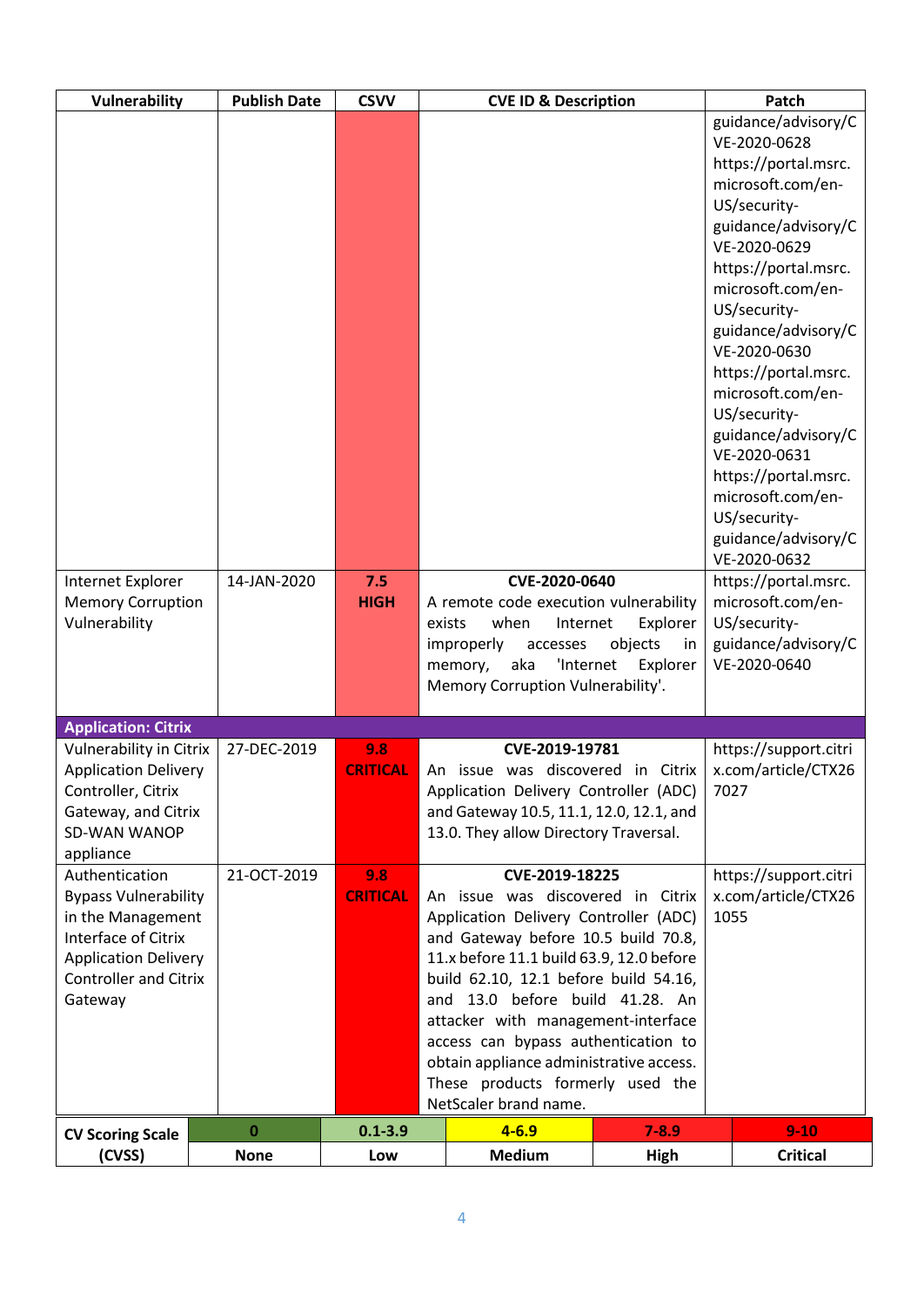| Vulnerability                                                                              | <b>Publish Date</b> | <b>CSVV</b>            | <b>CVE ID &amp; Description</b>                                                                                                                                                                                                                                                                                                                                                                 | Patch                                                                                                                        |
|--------------------------------------------------------------------------------------------|---------------------|------------------------|-------------------------------------------------------------------------------------------------------------------------------------------------------------------------------------------------------------------------------------------------------------------------------------------------------------------------------------------------------------------------------------------------|------------------------------------------------------------------------------------------------------------------------------|
| <b>Application: Cisco</b>                                                                  |                     |                        |                                                                                                                                                                                                                                                                                                                                                                                                 |                                                                                                                              |
| Cisco Data Center<br>Network Manager<br>Authentication<br><b>Bypass</b><br>Vulnerabilities | 02-JAN-2020         | 9.8<br><b>CRITICAL</b> | CVE-2019-15975<br>CVE-2019-15976<br>CVE-2019-15977<br>vulnerabilities<br>Multiple<br>the<br>in<br>authentication mechanisms of Cisco<br>Data Center Network Manager (DCNM)<br>could<br>allow<br>unauthenticated,<br>an<br>attacker<br>remote<br>bypass<br>to<br>authentication and execute arbitrary<br>actions with administrative privileges<br>on an affected device.                        | https://tools.cisco.c<br>om/security/center/<br>content/CiscoSecuri<br>tyAdvisory/cisco-sa-<br>20200102-dcnm-<br>auth-bypass |
| Cisco Data Center<br>Network Manager<br>Command Injection<br>Vulnerabilities               | 02-JAN-2020         | 7.2<br><b>High</b>     | CVE-2019-15978<br>CVE-2019-15979<br>Multiple vulnerabilities in the REST and<br>SOAP API endpoints of Cisco Data<br>Center Network Manager (DCNM)<br>could allow an authenticated, remote<br>attacker with administrative privileges<br>on the DCNM application to inject<br>arbitrary commands on the underlying<br>operating system (OS).                                                     | https://tools.cisco.c<br>om/security/center/<br>content/CiscoSecuri<br>tyAdvisory/cisco-sa-<br>20200102-dcnm-<br>comm-inject |
| Cisco Data Center<br>Network Manager<br><b>SQL Injection</b><br>Vulnerabilities            | 02-JAN-2020         | 7.2<br><b>High</b>     | CVE-2019-15984<br>CVE-2019-15985<br>Multiple vulnerabilities in the REST and<br>SOAP API endpoints of Cisco Data<br>Center Network Manager (DCNM)<br>could allow an authenticated, remote<br>attacker to execute arbitrary SQL<br>commands on an affected device. To<br>exploit<br>these<br>vulnerabilities,<br>an<br>attacker would need administrative<br>privileges on the DCNM application. | https://tools.cisco.c<br>om/security/center/<br>content/CiscoSecuri<br>tyAdvisory/cisco-sa-<br>20200102-dcnm-sql-<br>inject  |
| Cisco Data Center<br>Network Manager<br><b>Path Traversal</b><br>Vulnerabilities           | 02-JAN-2020         | 7.2<br><b>High</b>     | CVE-2019-15980<br>CVE-2019-15981<br>CVE-2019-15982<br>Multiple vulnerabilities in the REST and<br>SOAP<br>API<br>endpoints<br>and<br>the<br>Application Framework feature of<br>Cisco Data Center Network Manager<br>(DCNM) could allow an authenticated,<br>remote attacker to conduct directory<br>traversal attacks on an affected device.<br>To exploit these vulnerabilities, an           | https://tools.cisco.c<br>om/security/center/<br>content/CiscoSecuri<br>tyAdvisory/cisco-sa-<br>20200102-dcnm-<br>path-trav   |

| <b>CV Scoring Scale</b> |      | $0.1 - 3.9$ | -0.5          | <b>7-81</b> | -4<br>w<br>$\sim$ $\sim$ |
|-------------------------|------|-------------|---------------|-------------|--------------------------|
| (CVSS)                  | None | Low         | <b>Medium</b> | High        | <b>Critical</b>          |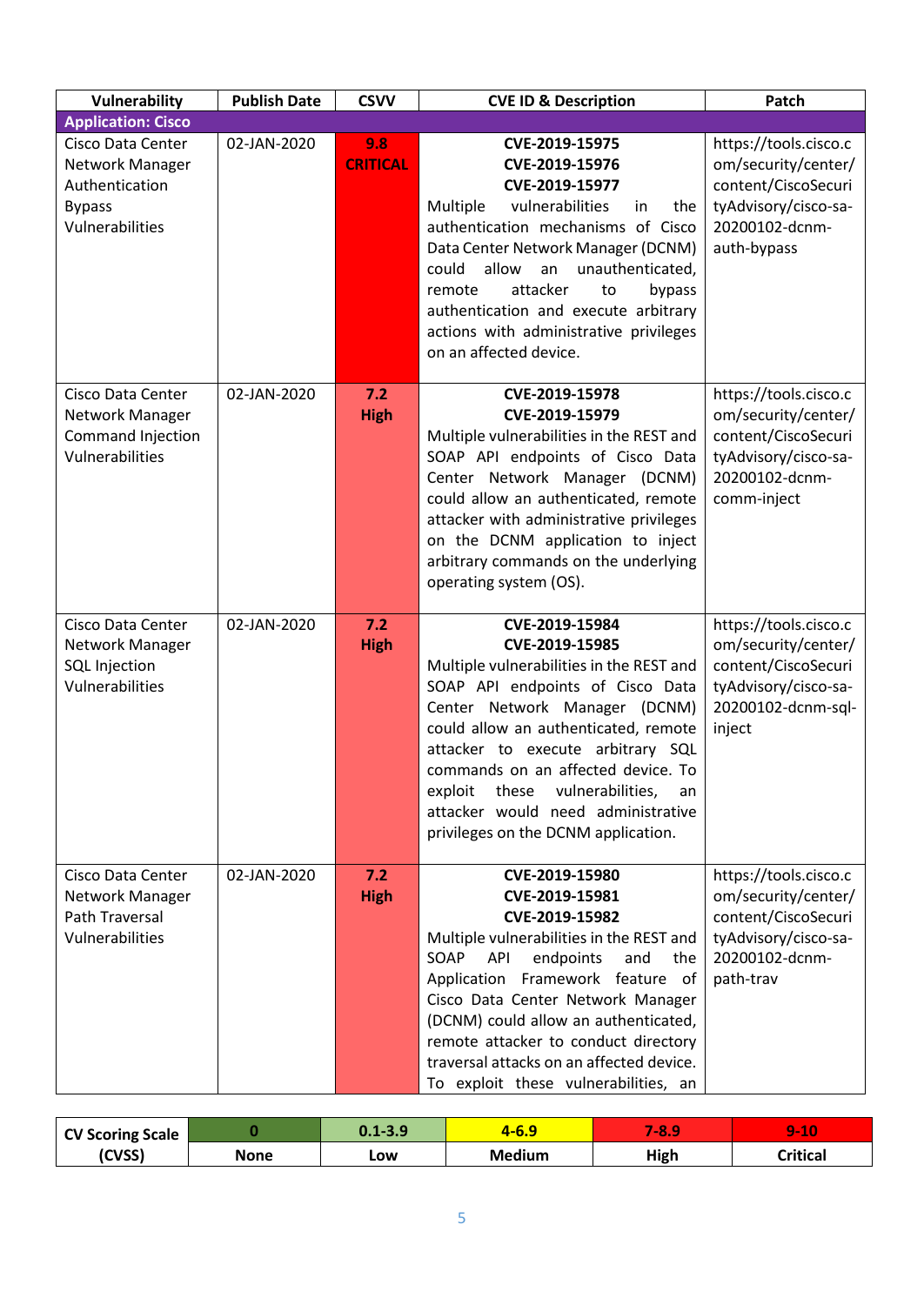| Vulnerability                                   | <b>Publish Date</b> | <b>CSVV</b>            | <b>CVE ID &amp; Description</b>                                              |                   | Patch                                    |
|-------------------------------------------------|---------------------|------------------------|------------------------------------------------------------------------------|-------------------|------------------------------------------|
|                                                 |                     |                        | attacker would need administrative                                           |                   |                                          |
|                                                 |                     |                        | privileges on the DCNM application.                                          |                   |                                          |
| <b>Application: Apache</b>                      |                     |                        |                                                                              |                   |                                          |
| Apache cordova-                                 | 14-JAN-2020         | 9.8                    | CVE-2019-0219                                                                |                   | https://lists.apache.                    |
| plugin-inappbrowser                             |                     | <b>CRITICAL</b>        | A website running in the InAppBrowser                                        |                   | org/thread.html/19                       |
| CVE-2019-0219                                   |                     |                        | webview on Android could execute                                             |                   | 7482d5ab80c0bff4a                        |
| <b>Privilege Escalation</b><br>Vulnerability    |                     |                        | arbitrary JavaScript in the<br>application's webview using a specially       | main              | 5ec16e1b0466df383<br>89d9a4b5331d777f    |
|                                                 |                     |                        | crafted gap-iab: URI.                                                        |                   | 14fc%40%3Cdev.cor                        |
|                                                 |                     |                        |                                                                              |                   | dova.apache.org%3                        |
|                                                 |                     |                        |                                                                              |                   | E                                        |
|                                                 |                     |                        |                                                                              |                   |                                          |
| Apache Solr RCE<br>CVE-2019-0192                | 07-MAR-2019         | 9.8<br><b>CRITICAL</b> | CVE-2019-0192<br>In Apache Solr versions 5.0.0 to 5.5.5                      |                   | http://mail-<br>archives.us.apache.      |
|                                                 |                     |                        | and 6.0.0 to 6.6.5, the Config API allows                                    |                   | org/mod mbox/ww                          |
|                                                 |                     |                        | to configure the JMX server via an HTTP                                      |                   | W-                                       |
|                                                 |                     |                        | POST request. By pointing it to a                                            |                   | announce/201903.                         |
|                                                 |                     |                        | malicious RMI server, an attacker could                                      |                   | mbox/%3CCAECwjA                          |
|                                                 |                     |                        | advantage of Solr's unsafe<br>take<br>deserialization to trigger remote code |                   | V1buZwg%2BMcV9E<br>AQ19MeAWztPVJYD       |
|                                                 |                     |                        | execution on the Solr side.                                                  |                   | 4zGK8kQdADFYij1w                         |
|                                                 |                     |                        |                                                                              |                   | %40mail.gmail.com                        |
|                                                 |                     |                        |                                                                              |                   | %3E                                      |
|                                                 |                     |                        |                                                                              |                   | https://lists.apache.                    |
|                                                 |                     |                        |                                                                              |                   | org/thread.html/ec9<br>c572fb803b26ba031 |
|                                                 |                     |                        |                                                                              |                   | 8777977ee6d6a2fb3                        |
|                                                 |                     |                        |                                                                              |                   | a2c50d9b4224e541                         |
|                                                 |                     |                        |                                                                              |                   | d5d@%3Cdev.lucen                         |
|                                                 |                     |                        |                                                                              |                   | e.apache.org%3E                          |
| <b>Apache Tomcat CVE-</b><br>2019-17563 Session | 23-DEC-2019         | 9.8<br><b>CRITICAL</b> | CVE-2019-17563<br>When using FORM authentication with                        |                   | https://lists.opensus<br>e.org/opensuse- |
| Fixation                                        |                     |                        | Apache Tomcat 9.0.0.M1 to 9.0.29,                                            |                   | security-                                |
| Vulnerability                                   |                     |                        | 8.5.0 to 8.5.49 and 7.0.0 to 7.0.98 there                                    |                   | announce/2020-                           |
|                                                 |                     |                        | was a narrow window where an                                                 |                   | 01/msg00013.html                         |
|                                                 |                     |                        | attacker could                                                               | perform a session | https://lists.apache.                    |
|                                                 |                     |                        | fixation attack.<br>considered too narrow for an exploit to                  | The window was    | org/thread.html/8b<br>4c1db8300117b28a   |
|                                                 |                     |                        | be practical but, erring on the side of                                      |                   | 0f3f743c0b9e3f964                        |
|                                                 |                     |                        | caution, this issue has been treated as                                      |                   | 687a690cdf9662a88                        |
|                                                 |                     |                        | a security vulnerability.                                                    |                   | 4bbd%40 <announce< td=""></announce<>    |
|                                                 |                     |                        |                                                                              |                   | .tomcat.apache.org                       |
| Apache Log4j CVE-                               | 20-DEC-2019         | 9.8                    | CVE-2019-17571                                                               |                   | $\, > \,$<br>https://lists.apache.       |
| 2019-17571                                      |                     | <b>CRITICAL</b>        | Included in Log4j 1.2 is a SocketServer                                      |                   | org/thread.html/44                       |
| Deserialization                                 |                     |                        | class<br>that<br>is                                                          | vulnerable<br>to  | 491fb9cc19acc901f7                       |
| Remote Code                                     |                     |                        | deserialization of untrusted data which                                      |                   | cff34acb7376619f15                       |
| <b>CV Scoring Scale</b>                         | $\bf{0}$            | $0.1 - 3.9$            | $4 - 6.9$                                                                    | $7 - 8.9$         | $9 - 10$                                 |
| (CVSS)                                          | <b>None</b>         | Low                    | <b>Medium</b>                                                                | High              | <b>Critical</b>                          |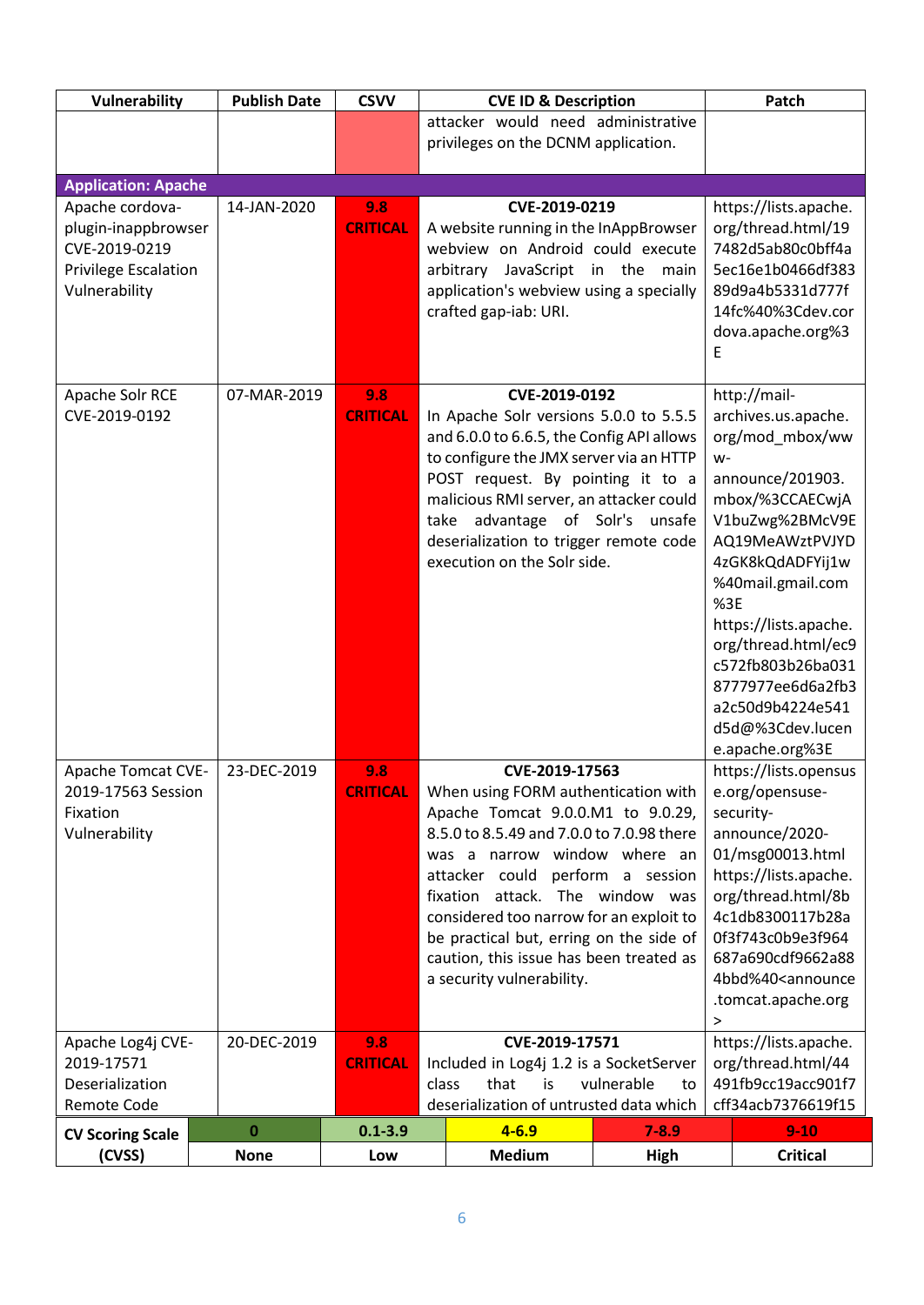| 638439416e3e1476<br>Execution<br>can be exploited to remotely execute<br>Vulnerability<br>arbitrary code when combined with a<br>1c@ <dev.tika.apach<br>deserialization gadget when listening<br/>e.org&gt;<br/>to untrusted network traffic for log<br/>https://lists.apache.<br/>data. This affects Log4j versions up to<br/>org/thread.html/47<br/>1.2 up to 1.2.17.<br/>9471e6debd608c83<br/>7b9815b76eab2467<br/>6657d4444fcfd5ef9<br/>6d6e6@<dev.tika.ap<br>ache.org&gt;<br/>https://logging.apac<br/>he.org/log4j/2.x/<br/>18-DEC-2019<br/>8.1<br/>CVE-2018-1311<br/>https://lists.apache.<br/>Apache Xerces-C<br/>org/thread.html/r48<br/>CVE-2018-1311<br/><b>High</b><br/>The Apache Xerces-C 3.0.0 to 3.2.2 XML<br/>ea463fde218b1e4cc<br/><b>Remote Code</b><br/>parser contains a use-after-free error<br/>triggered during the scanning of<br/>Execution<br/>1a1d05770a0cea34<br/>external DTDs. This flaw has not been<br/>Vulnerability<br/>de0600b4355315a4<br/>addressed in the maintained version of<br/>9226b@<c-<br>the library and has no current<br/>dev.xerces.apache.o<br/>mitigation other than to disable DTD<br/>rg&gt;<br/>processing. This can be accomplished<br/>via the DOM using a standard parser<br/>feature, or via SAX<br/>using the<br/>XERCES_DISABLE_DTD<br/>environment<br/>variable.<br/>Apache Solr CVE-<br/>30-DEC-2019<br/>7.5<br/>CVE-2019-17558<br/>http://www.apache.<br/>2019-17558 Remote<br/>Apache Solr 5.0.0 to Apache Solr 8.3.1<br/><b>High</b><br/>org<br/>are vulnerable to a Remote Code<br/>https://lucene.apac<br/>Code Execution<br/>Vulnerability<br/>he.org/solr/<br/>Execution<br/>through<br/>the<br/>VelocityResponseWriter. A Velocity<br/>template can be provided through<br/>Velocity templates in a configset<br/>'velocity/' directory or as a parameter.<br/>A user defined configset could contain<br/>renderable,<br/>potentially<br/>malicious,<br/>templates.<br/>Parameter<br/>provided<br/>templates are disabled by default, but<br/>be<br/>enabled<br/>can<br/>by<br/>setting<br/>`params.resource.loader.enabled`<br/>by<br/>defining a response writer with that<br/>setting set to 'true'. Defining a<br/>response writer requires configuration<br/>API access. Solr 8.4 removed the<br/>params resource loader entirely, and<br/>only enables the configset-provided<br/>template rendering when the configset<br/>is 'trusted' (has been uploaded by an<br/>authenticated user).<br/><math>0.1 - 3.9</math><br/><math>4 - 6.9</math><br/><math>7 - 8.9</math><br/><math>9-10</math><br/><math display="inline">\pmb{0}</math><br/><b>CV Scoring Scale</b><br/><b>Medium</b><br/>(CVSS)<br/><b>None</b><br/><b>Critical</b><br/><b>High</b><br/>Low</c-<br></dev.tika.ap<br></dev.tika.apach<br> | Vulnerability | <b>Publish Date</b> | <b>CSVV</b> | <b>CVE ID &amp; Description</b> | Patch |
|----------------------------------------------------------------------------------------------------------------------------------------------------------------------------------------------------------------------------------------------------------------------------------------------------------------------------------------------------------------------------------------------------------------------------------------------------------------------------------------------------------------------------------------------------------------------------------------------------------------------------------------------------------------------------------------------------------------------------------------------------------------------------------------------------------------------------------------------------------------------------------------------------------------------------------------------------------------------------------------------------------------------------------------------------------------------------------------------------------------------------------------------------------------------------------------------------------------------------------------------------------------------------------------------------------------------------------------------------------------------------------------------------------------------------------------------------------------------------------------------------------------------------------------------------------------------------------------------------------------------------------------------------------------------------------------------------------------------------------------------------------------------------------------------------------------------------------------------------------------------------------------------------------------------------------------------------------------------------------------------------------------------------------------------------------------------------------------------------------------------------------------------------------------------------------------------------------------------------------------------------------------------------------------------------------------------------------------------------------------------------------------------------------------------------------------------------------------------------------------------------------------------------------------------------------------------------------------------------------------------------------------------------------------------------------------------------------------------------------------------------------------------------------------|---------------|---------------------|-------------|---------------------------------|-------|
|                                                                                                                                                                                                                                                                                                                                                                                                                                                                                                                                                                                                                                                                                                                                                                                                                                                                                                                                                                                                                                                                                                                                                                                                                                                                                                                                                                                                                                                                                                                                                                                                                                                                                                                                                                                                                                                                                                                                                                                                                                                                                                                                                                                                                                                                                                                                                                                                                                                                                                                                                                                                                                                                                                                                                                                        |               |                     |             |                                 |       |
|                                                                                                                                                                                                                                                                                                                                                                                                                                                                                                                                                                                                                                                                                                                                                                                                                                                                                                                                                                                                                                                                                                                                                                                                                                                                                                                                                                                                                                                                                                                                                                                                                                                                                                                                                                                                                                                                                                                                                                                                                                                                                                                                                                                                                                                                                                                                                                                                                                                                                                                                                                                                                                                                                                                                                                                        |               |                     |             |                                 |       |
|                                                                                                                                                                                                                                                                                                                                                                                                                                                                                                                                                                                                                                                                                                                                                                                                                                                                                                                                                                                                                                                                                                                                                                                                                                                                                                                                                                                                                                                                                                                                                                                                                                                                                                                                                                                                                                                                                                                                                                                                                                                                                                                                                                                                                                                                                                                                                                                                                                                                                                                                                                                                                                                                                                                                                                                        |               |                     |             |                                 |       |
|                                                                                                                                                                                                                                                                                                                                                                                                                                                                                                                                                                                                                                                                                                                                                                                                                                                                                                                                                                                                                                                                                                                                                                                                                                                                                                                                                                                                                                                                                                                                                                                                                                                                                                                                                                                                                                                                                                                                                                                                                                                                                                                                                                                                                                                                                                                                                                                                                                                                                                                                                                                                                                                                                                                                                                                        |               |                     |             |                                 |       |
|                                                                                                                                                                                                                                                                                                                                                                                                                                                                                                                                                                                                                                                                                                                                                                                                                                                                                                                                                                                                                                                                                                                                                                                                                                                                                                                                                                                                                                                                                                                                                                                                                                                                                                                                                                                                                                                                                                                                                                                                                                                                                                                                                                                                                                                                                                                                                                                                                                                                                                                                                                                                                                                                                                                                                                                        |               |                     |             |                                 |       |
|                                                                                                                                                                                                                                                                                                                                                                                                                                                                                                                                                                                                                                                                                                                                                                                                                                                                                                                                                                                                                                                                                                                                                                                                                                                                                                                                                                                                                                                                                                                                                                                                                                                                                                                                                                                                                                                                                                                                                                                                                                                                                                                                                                                                                                                                                                                                                                                                                                                                                                                                                                                                                                                                                                                                                                                        |               |                     |             |                                 |       |
|                                                                                                                                                                                                                                                                                                                                                                                                                                                                                                                                                                                                                                                                                                                                                                                                                                                                                                                                                                                                                                                                                                                                                                                                                                                                                                                                                                                                                                                                                                                                                                                                                                                                                                                                                                                                                                                                                                                                                                                                                                                                                                                                                                                                                                                                                                                                                                                                                                                                                                                                                                                                                                                                                                                                                                                        |               |                     |             |                                 |       |
|                                                                                                                                                                                                                                                                                                                                                                                                                                                                                                                                                                                                                                                                                                                                                                                                                                                                                                                                                                                                                                                                                                                                                                                                                                                                                                                                                                                                                                                                                                                                                                                                                                                                                                                                                                                                                                                                                                                                                                                                                                                                                                                                                                                                                                                                                                                                                                                                                                                                                                                                                                                                                                                                                                                                                                                        |               |                     |             |                                 |       |
|                                                                                                                                                                                                                                                                                                                                                                                                                                                                                                                                                                                                                                                                                                                                                                                                                                                                                                                                                                                                                                                                                                                                                                                                                                                                                                                                                                                                                                                                                                                                                                                                                                                                                                                                                                                                                                                                                                                                                                                                                                                                                                                                                                                                                                                                                                                                                                                                                                                                                                                                                                                                                                                                                                                                                                                        |               |                     |             |                                 |       |
|                                                                                                                                                                                                                                                                                                                                                                                                                                                                                                                                                                                                                                                                                                                                                                                                                                                                                                                                                                                                                                                                                                                                                                                                                                                                                                                                                                                                                                                                                                                                                                                                                                                                                                                                                                                                                                                                                                                                                                                                                                                                                                                                                                                                                                                                                                                                                                                                                                                                                                                                                                                                                                                                                                                                                                                        |               |                     |             |                                 |       |
|                                                                                                                                                                                                                                                                                                                                                                                                                                                                                                                                                                                                                                                                                                                                                                                                                                                                                                                                                                                                                                                                                                                                                                                                                                                                                                                                                                                                                                                                                                                                                                                                                                                                                                                                                                                                                                                                                                                                                                                                                                                                                                                                                                                                                                                                                                                                                                                                                                                                                                                                                                                                                                                                                                                                                                                        |               |                     |             |                                 |       |
|                                                                                                                                                                                                                                                                                                                                                                                                                                                                                                                                                                                                                                                                                                                                                                                                                                                                                                                                                                                                                                                                                                                                                                                                                                                                                                                                                                                                                                                                                                                                                                                                                                                                                                                                                                                                                                                                                                                                                                                                                                                                                                                                                                                                                                                                                                                                                                                                                                                                                                                                                                                                                                                                                                                                                                                        |               |                     |             |                                 |       |
|                                                                                                                                                                                                                                                                                                                                                                                                                                                                                                                                                                                                                                                                                                                                                                                                                                                                                                                                                                                                                                                                                                                                                                                                                                                                                                                                                                                                                                                                                                                                                                                                                                                                                                                                                                                                                                                                                                                                                                                                                                                                                                                                                                                                                                                                                                                                                                                                                                                                                                                                                                                                                                                                                                                                                                                        |               |                     |             |                                 |       |
|                                                                                                                                                                                                                                                                                                                                                                                                                                                                                                                                                                                                                                                                                                                                                                                                                                                                                                                                                                                                                                                                                                                                                                                                                                                                                                                                                                                                                                                                                                                                                                                                                                                                                                                                                                                                                                                                                                                                                                                                                                                                                                                                                                                                                                                                                                                                                                                                                                                                                                                                                                                                                                                                                                                                                                                        |               |                     |             |                                 |       |
|                                                                                                                                                                                                                                                                                                                                                                                                                                                                                                                                                                                                                                                                                                                                                                                                                                                                                                                                                                                                                                                                                                                                                                                                                                                                                                                                                                                                                                                                                                                                                                                                                                                                                                                                                                                                                                                                                                                                                                                                                                                                                                                                                                                                                                                                                                                                                                                                                                                                                                                                                                                                                                                                                                                                                                                        |               |                     |             |                                 |       |
|                                                                                                                                                                                                                                                                                                                                                                                                                                                                                                                                                                                                                                                                                                                                                                                                                                                                                                                                                                                                                                                                                                                                                                                                                                                                                                                                                                                                                                                                                                                                                                                                                                                                                                                                                                                                                                                                                                                                                                                                                                                                                                                                                                                                                                                                                                                                                                                                                                                                                                                                                                                                                                                                                                                                                                                        |               |                     |             |                                 |       |
|                                                                                                                                                                                                                                                                                                                                                                                                                                                                                                                                                                                                                                                                                                                                                                                                                                                                                                                                                                                                                                                                                                                                                                                                                                                                                                                                                                                                                                                                                                                                                                                                                                                                                                                                                                                                                                                                                                                                                                                                                                                                                                                                                                                                                                                                                                                                                                                                                                                                                                                                                                                                                                                                                                                                                                                        |               |                     |             |                                 |       |
|                                                                                                                                                                                                                                                                                                                                                                                                                                                                                                                                                                                                                                                                                                                                                                                                                                                                                                                                                                                                                                                                                                                                                                                                                                                                                                                                                                                                                                                                                                                                                                                                                                                                                                                                                                                                                                                                                                                                                                                                                                                                                                                                                                                                                                                                                                                                                                                                                                                                                                                                                                                                                                                                                                                                                                                        |               |                     |             |                                 |       |
|                                                                                                                                                                                                                                                                                                                                                                                                                                                                                                                                                                                                                                                                                                                                                                                                                                                                                                                                                                                                                                                                                                                                                                                                                                                                                                                                                                                                                                                                                                                                                                                                                                                                                                                                                                                                                                                                                                                                                                                                                                                                                                                                                                                                                                                                                                                                                                                                                                                                                                                                                                                                                                                                                                                                                                                        |               |                     |             |                                 |       |
|                                                                                                                                                                                                                                                                                                                                                                                                                                                                                                                                                                                                                                                                                                                                                                                                                                                                                                                                                                                                                                                                                                                                                                                                                                                                                                                                                                                                                                                                                                                                                                                                                                                                                                                                                                                                                                                                                                                                                                                                                                                                                                                                                                                                                                                                                                                                                                                                                                                                                                                                                                                                                                                                                                                                                                                        |               |                     |             |                                 |       |
|                                                                                                                                                                                                                                                                                                                                                                                                                                                                                                                                                                                                                                                                                                                                                                                                                                                                                                                                                                                                                                                                                                                                                                                                                                                                                                                                                                                                                                                                                                                                                                                                                                                                                                                                                                                                                                                                                                                                                                                                                                                                                                                                                                                                                                                                                                                                                                                                                                                                                                                                                                                                                                                                                                                                                                                        |               |                     |             |                                 |       |
|                                                                                                                                                                                                                                                                                                                                                                                                                                                                                                                                                                                                                                                                                                                                                                                                                                                                                                                                                                                                                                                                                                                                                                                                                                                                                                                                                                                                                                                                                                                                                                                                                                                                                                                                                                                                                                                                                                                                                                                                                                                                                                                                                                                                                                                                                                                                                                                                                                                                                                                                                                                                                                                                                                                                                                                        |               |                     |             |                                 |       |
|                                                                                                                                                                                                                                                                                                                                                                                                                                                                                                                                                                                                                                                                                                                                                                                                                                                                                                                                                                                                                                                                                                                                                                                                                                                                                                                                                                                                                                                                                                                                                                                                                                                                                                                                                                                                                                                                                                                                                                                                                                                                                                                                                                                                                                                                                                                                                                                                                                                                                                                                                                                                                                                                                                                                                                                        |               |                     |             |                                 |       |
|                                                                                                                                                                                                                                                                                                                                                                                                                                                                                                                                                                                                                                                                                                                                                                                                                                                                                                                                                                                                                                                                                                                                                                                                                                                                                                                                                                                                                                                                                                                                                                                                                                                                                                                                                                                                                                                                                                                                                                                                                                                                                                                                                                                                                                                                                                                                                                                                                                                                                                                                                                                                                                                                                                                                                                                        |               |                     |             |                                 |       |
|                                                                                                                                                                                                                                                                                                                                                                                                                                                                                                                                                                                                                                                                                                                                                                                                                                                                                                                                                                                                                                                                                                                                                                                                                                                                                                                                                                                                                                                                                                                                                                                                                                                                                                                                                                                                                                                                                                                                                                                                                                                                                                                                                                                                                                                                                                                                                                                                                                                                                                                                                                                                                                                                                                                                                                                        |               |                     |             |                                 |       |
|                                                                                                                                                                                                                                                                                                                                                                                                                                                                                                                                                                                                                                                                                                                                                                                                                                                                                                                                                                                                                                                                                                                                                                                                                                                                                                                                                                                                                                                                                                                                                                                                                                                                                                                                                                                                                                                                                                                                                                                                                                                                                                                                                                                                                                                                                                                                                                                                                                                                                                                                                                                                                                                                                                                                                                                        |               |                     |             |                                 |       |
|                                                                                                                                                                                                                                                                                                                                                                                                                                                                                                                                                                                                                                                                                                                                                                                                                                                                                                                                                                                                                                                                                                                                                                                                                                                                                                                                                                                                                                                                                                                                                                                                                                                                                                                                                                                                                                                                                                                                                                                                                                                                                                                                                                                                                                                                                                                                                                                                                                                                                                                                                                                                                                                                                                                                                                                        |               |                     |             |                                 |       |
|                                                                                                                                                                                                                                                                                                                                                                                                                                                                                                                                                                                                                                                                                                                                                                                                                                                                                                                                                                                                                                                                                                                                                                                                                                                                                                                                                                                                                                                                                                                                                                                                                                                                                                                                                                                                                                                                                                                                                                                                                                                                                                                                                                                                                                                                                                                                                                                                                                                                                                                                                                                                                                                                                                                                                                                        |               |                     |             |                                 |       |
|                                                                                                                                                                                                                                                                                                                                                                                                                                                                                                                                                                                                                                                                                                                                                                                                                                                                                                                                                                                                                                                                                                                                                                                                                                                                                                                                                                                                                                                                                                                                                                                                                                                                                                                                                                                                                                                                                                                                                                                                                                                                                                                                                                                                                                                                                                                                                                                                                                                                                                                                                                                                                                                                                                                                                                                        |               |                     |             |                                 |       |
|                                                                                                                                                                                                                                                                                                                                                                                                                                                                                                                                                                                                                                                                                                                                                                                                                                                                                                                                                                                                                                                                                                                                                                                                                                                                                                                                                                                                                                                                                                                                                                                                                                                                                                                                                                                                                                                                                                                                                                                                                                                                                                                                                                                                                                                                                                                                                                                                                                                                                                                                                                                                                                                                                                                                                                                        |               |                     |             |                                 |       |
|                                                                                                                                                                                                                                                                                                                                                                                                                                                                                                                                                                                                                                                                                                                                                                                                                                                                                                                                                                                                                                                                                                                                                                                                                                                                                                                                                                                                                                                                                                                                                                                                                                                                                                                                                                                                                                                                                                                                                                                                                                                                                                                                                                                                                                                                                                                                                                                                                                                                                                                                                                                                                                                                                                                                                                                        |               |                     |             |                                 |       |
|                                                                                                                                                                                                                                                                                                                                                                                                                                                                                                                                                                                                                                                                                                                                                                                                                                                                                                                                                                                                                                                                                                                                                                                                                                                                                                                                                                                                                                                                                                                                                                                                                                                                                                                                                                                                                                                                                                                                                                                                                                                                                                                                                                                                                                                                                                                                                                                                                                                                                                                                                                                                                                                                                                                                                                                        |               |                     |             |                                 |       |
|                                                                                                                                                                                                                                                                                                                                                                                                                                                                                                                                                                                                                                                                                                                                                                                                                                                                                                                                                                                                                                                                                                                                                                                                                                                                                                                                                                                                                                                                                                                                                                                                                                                                                                                                                                                                                                                                                                                                                                                                                                                                                                                                                                                                                                                                                                                                                                                                                                                                                                                                                                                                                                                                                                                                                                                        |               |                     |             |                                 |       |
|                                                                                                                                                                                                                                                                                                                                                                                                                                                                                                                                                                                                                                                                                                                                                                                                                                                                                                                                                                                                                                                                                                                                                                                                                                                                                                                                                                                                                                                                                                                                                                                                                                                                                                                                                                                                                                                                                                                                                                                                                                                                                                                                                                                                                                                                                                                                                                                                                                                                                                                                                                                                                                                                                                                                                                                        |               |                     |             |                                 |       |
|                                                                                                                                                                                                                                                                                                                                                                                                                                                                                                                                                                                                                                                                                                                                                                                                                                                                                                                                                                                                                                                                                                                                                                                                                                                                                                                                                                                                                                                                                                                                                                                                                                                                                                                                                                                                                                                                                                                                                                                                                                                                                                                                                                                                                                                                                                                                                                                                                                                                                                                                                                                                                                                                                                                                                                                        |               |                     |             |                                 |       |
|                                                                                                                                                                                                                                                                                                                                                                                                                                                                                                                                                                                                                                                                                                                                                                                                                                                                                                                                                                                                                                                                                                                                                                                                                                                                                                                                                                                                                                                                                                                                                                                                                                                                                                                                                                                                                                                                                                                                                                                                                                                                                                                                                                                                                                                                                                                                                                                                                                                                                                                                                                                                                                                                                                                                                                                        |               |                     |             |                                 |       |
|                                                                                                                                                                                                                                                                                                                                                                                                                                                                                                                                                                                                                                                                                                                                                                                                                                                                                                                                                                                                                                                                                                                                                                                                                                                                                                                                                                                                                                                                                                                                                                                                                                                                                                                                                                                                                                                                                                                                                                                                                                                                                                                                                                                                                                                                                                                                                                                                                                                                                                                                                                                                                                                                                                                                                                                        |               |                     |             |                                 |       |
|                                                                                                                                                                                                                                                                                                                                                                                                                                                                                                                                                                                                                                                                                                                                                                                                                                                                                                                                                                                                                                                                                                                                                                                                                                                                                                                                                                                                                                                                                                                                                                                                                                                                                                                                                                                                                                                                                                                                                                                                                                                                                                                                                                                                                                                                                                                                                                                                                                                                                                                                                                                                                                                                                                                                                                                        |               |                     |             |                                 |       |
|                                                                                                                                                                                                                                                                                                                                                                                                                                                                                                                                                                                                                                                                                                                                                                                                                                                                                                                                                                                                                                                                                                                                                                                                                                                                                                                                                                                                                                                                                                                                                                                                                                                                                                                                                                                                                                                                                                                                                                                                                                                                                                                                                                                                                                                                                                                                                                                                                                                                                                                                                                                                                                                                                                                                                                                        |               |                     |             |                                 |       |
|                                                                                                                                                                                                                                                                                                                                                                                                                                                                                                                                                                                                                                                                                                                                                                                                                                                                                                                                                                                                                                                                                                                                                                                                                                                                                                                                                                                                                                                                                                                                                                                                                                                                                                                                                                                                                                                                                                                                                                                                                                                                                                                                                                                                                                                                                                                                                                                                                                                                                                                                                                                                                                                                                                                                                                                        |               |                     |             |                                 |       |
|                                                                                                                                                                                                                                                                                                                                                                                                                                                                                                                                                                                                                                                                                                                                                                                                                                                                                                                                                                                                                                                                                                                                                                                                                                                                                                                                                                                                                                                                                                                                                                                                                                                                                                                                                                                                                                                                                                                                                                                                                                                                                                                                                                                                                                                                                                                                                                                                                                                                                                                                                                                                                                                                                                                                                                                        |               |                     |             |                                 |       |
|                                                                                                                                                                                                                                                                                                                                                                                                                                                                                                                                                                                                                                                                                                                                                                                                                                                                                                                                                                                                                                                                                                                                                                                                                                                                                                                                                                                                                                                                                                                                                                                                                                                                                                                                                                                                                                                                                                                                                                                                                                                                                                                                                                                                                                                                                                                                                                                                                                                                                                                                                                                                                                                                                                                                                                                        |               |                     |             |                                 |       |
|                                                                                                                                                                                                                                                                                                                                                                                                                                                                                                                                                                                                                                                                                                                                                                                                                                                                                                                                                                                                                                                                                                                                                                                                                                                                                                                                                                                                                                                                                                                                                                                                                                                                                                                                                                                                                                                                                                                                                                                                                                                                                                                                                                                                                                                                                                                                                                                                                                                                                                                                                                                                                                                                                                                                                                                        |               |                     |             |                                 |       |
|                                                                                                                                                                                                                                                                                                                                                                                                                                                                                                                                                                                                                                                                                                                                                                                                                                                                                                                                                                                                                                                                                                                                                                                                                                                                                                                                                                                                                                                                                                                                                                                                                                                                                                                                                                                                                                                                                                                                                                                                                                                                                                                                                                                                                                                                                                                                                                                                                                                                                                                                                                                                                                                                                                                                                                                        |               |                     |             |                                 |       |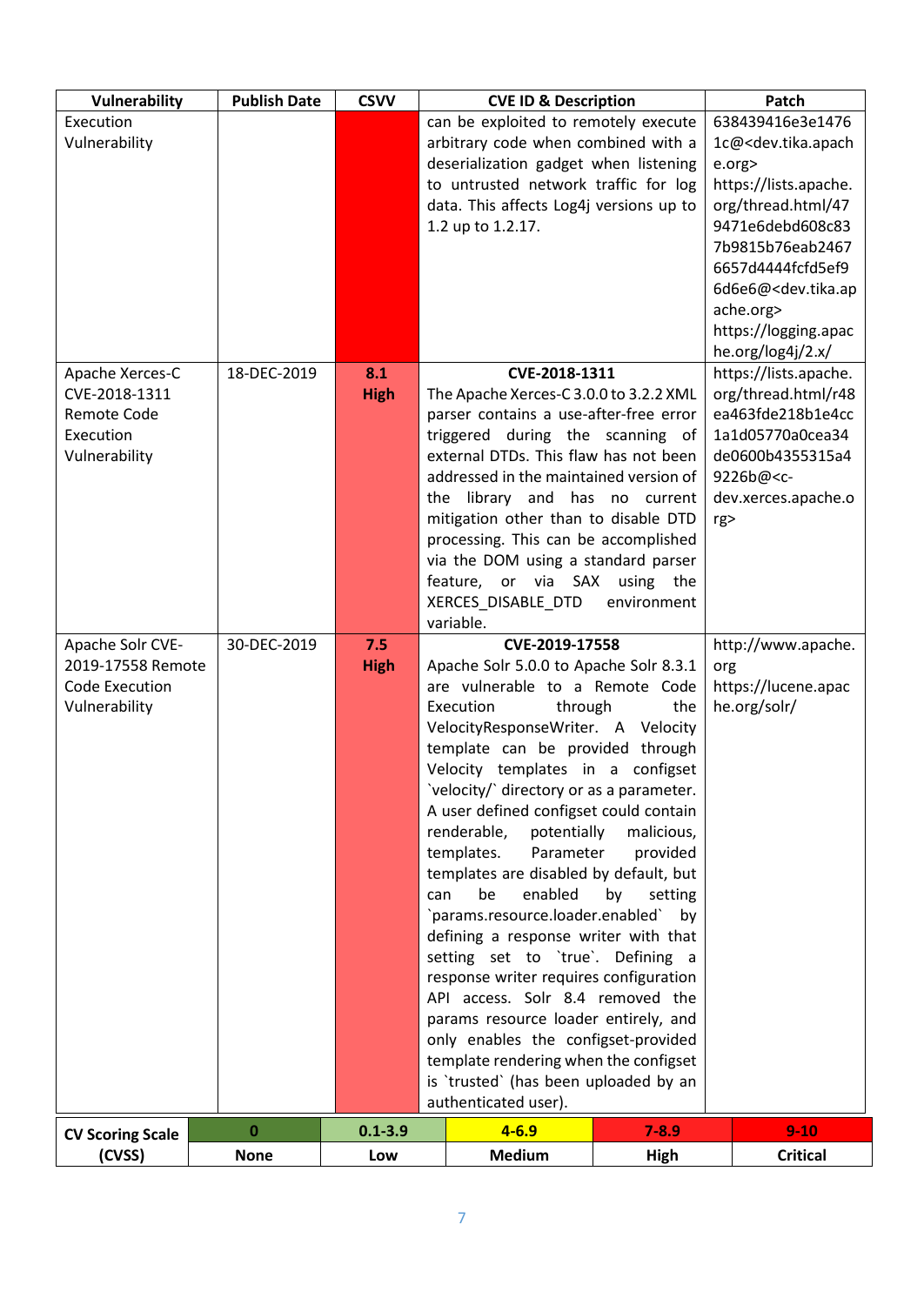| Vulnerability                                                         | <b>Publish Date</b> | <b>CSVV</b>          |                                                                                                                                                                                                                                                                                                                                                                                                                                                                                                                                                                                                                               | <b>CVE ID &amp; Description</b> |                                                                                                                                                                                                                                                                                                                                                                                                 | Patch                                                                |
|-----------------------------------------------------------------------|---------------------|----------------------|-------------------------------------------------------------------------------------------------------------------------------------------------------------------------------------------------------------------------------------------------------------------------------------------------------------------------------------------------------------------------------------------------------------------------------------------------------------------------------------------------------------------------------------------------------------------------------------------------------------------------------|---------------------------------|-------------------------------------------------------------------------------------------------------------------------------------------------------------------------------------------------------------------------------------------------------------------------------------------------------------------------------------------------------------------------------------------------|----------------------------------------------------------------------|
| Apache<br>SpamAssassin up to<br>3.4.2 CF File<br>privilege escalation | 12-DEC-2019         | 6.7<br><b>Medium</b> | CVE-2018-11805<br>In Apache SpamAssassin before 3.4.3,<br>nefarious CF files can be configured to<br>run system commands without any<br>output or errors. With this, exploits can<br>be injected in a number of scenarios. In<br>addition to upgrading to SA 3.4.3, we<br>recommend that users should only use<br>update channels or 3rd party .cf files<br>from trusted places.                                                                                                                                                                                                                                              |                                 | Upgrading to<br>version 3.4.3.<br>https://lists.apache.<br>org/thread.html/6f8<br>9f82a573ea616dce5<br>3ec67e52d963618a<br>9f9ac71da5c1efdbd<br>166@ <users.spamas<br>sassin.apache.org&gt;<br/>https://lists.apache.<br/>org/thread.html/0b<br/>5c73809d06905273<br/>41d940029f743807<br/>b70550050fd23ee8<br/>69c5e5@<users.spa<br>massassin.apache.or<br/>g</users.spa<br></users.spamas<br> |                                                                      |
| <b>Application: Samba</b>                                             |                     |                      |                                                                                                                                                                                                                                                                                                                                                                                                                                                                                                                                                                                                                               |                                 |                                                                                                                                                                                                                                                                                                                                                                                                 |                                                                      |
| Samba Releases<br><b>Security Updates</b>                             | 21-JAN-2020         | 6.5<br><b>Medium</b> | CVE-2019-19344<br>There is a use-after-free issue in all<br>samba 4.9.x versions before 4.9.18, all<br>samba 4.10.x versions before 4.10.12<br>and all samba 4.11.x versions before<br>4.11.5, essentially due to a call to<br>realloc() while other local variables still<br>point at the original buffer.                                                                                                                                                                                                                                                                                                                   |                                 | https://www.samba<br>.org/samba/security<br>/CVE-2019-<br>19344.html                                                                                                                                                                                                                                                                                                                            |                                                                      |
| Samba Releases<br><b>Security Updates</b>                             | 21-JAN-2020         | 6.5<br><b>Medium</b> | CVE-2019-14907<br>All samba versions 4.9.x before 4.9.18,<br>4.10.x before 4.10.12 and 4.11.x before<br>4.11.5 have an issue where if it is set<br>with "log level = $3"$ (or above) then the<br>string obtained from the client, after a<br>failed character conversion, is printed.<br>Such strings can be provided during the<br>NTLMSSP authentication exchange. In<br>the Samba AD DC in particular, this may<br>cause a long-lived process (such as the<br>RPC server) to terminate. (In the file<br>server case, the most likely target,<br>smbd, operates as process-per-client<br>and so a crash there is harmless). |                                 | https://www.samba<br>.org/samba/security<br>/CVE-2019-<br>14907.html                                                                                                                                                                                                                                                                                                                            |                                                                      |
| Samba Releases<br><b>Security Updates</b>                             | 21-JAN-2020         | 5.4<br><b>Medium</b> | CVE-2019-14902<br>There is an issue in all samba 4.11.x<br>versions before 4.11.5, all samba 4.10.x<br>versions before 4.10.12 and all samba                                                                                                                                                                                                                                                                                                                                                                                                                                                                                  |                                 |                                                                                                                                                                                                                                                                                                                                                                                                 | https://www.samba<br>.org/samba/security<br>/CVE-2019-<br>14902.html |
|                                                                       | 0                   | $0.1 - 3.9$          |                                                                                                                                                                                                                                                                                                                                                                                                                                                                                                                                                                                                                               | $4 - 6.9$                       | $7 - 8.9$                                                                                                                                                                                                                                                                                                                                                                                       | $9 - 10$                                                             |
| <b>CV Scoring Scale</b><br>(CVSS)                                     | <b>None</b>         | Low                  | <b>Medium</b><br><b>High</b>                                                                                                                                                                                                                                                                                                                                                                                                                                                                                                                                                                                                  |                                 | <b>Critical</b>                                                                                                                                                                                                                                                                                                                                                                                 |                                                                      |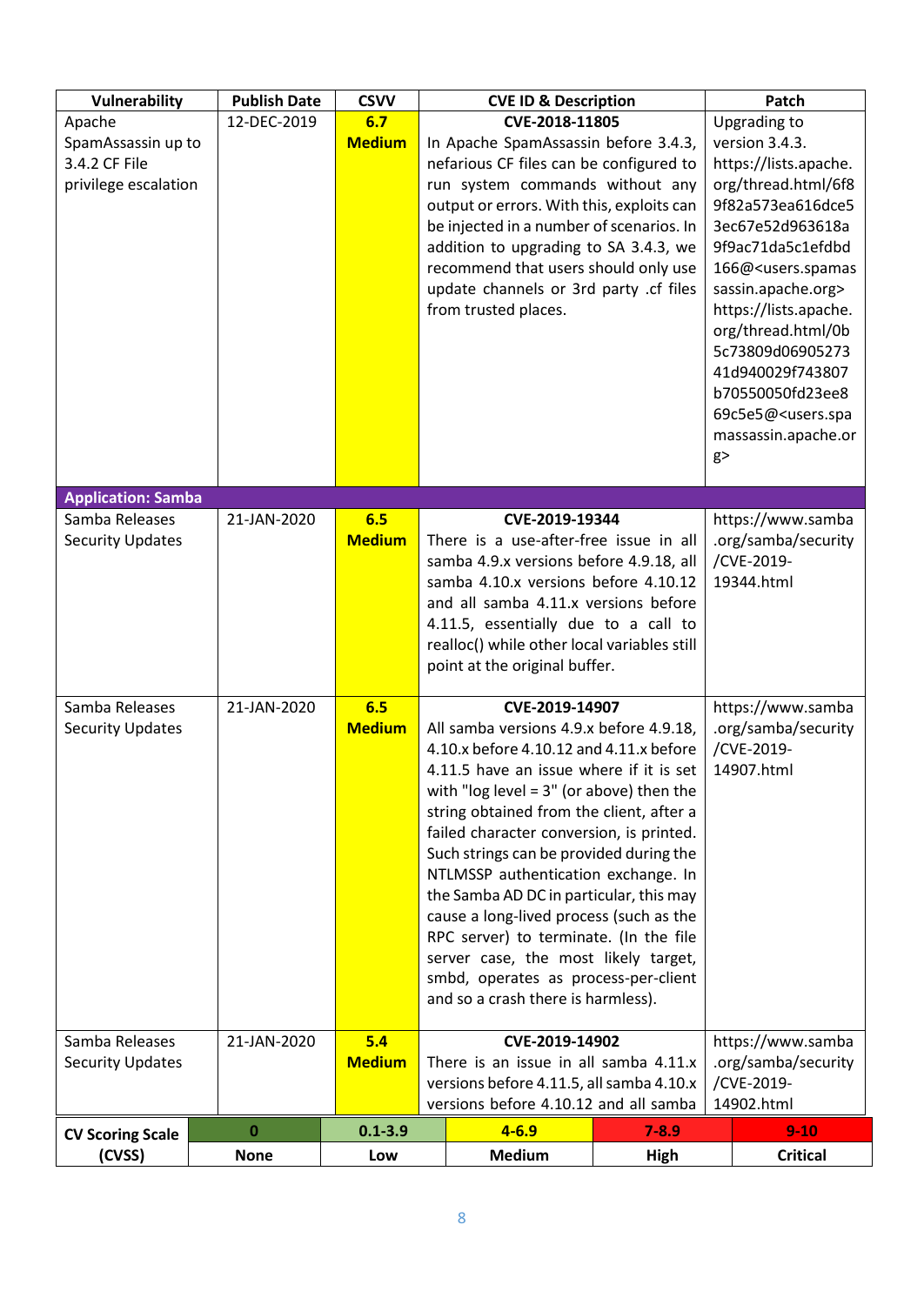| Vulnerability                                                                  | <b>Publish Date</b> | <b>CSVV</b>            | <b>CVE ID &amp; Description</b>                                                                                                                                                                                                                                                                                                                                                                                                                                                                                                                                                                         |                                                     | Patch                                                              |
|--------------------------------------------------------------------------------|---------------------|------------------------|---------------------------------------------------------------------------------------------------------------------------------------------------------------------------------------------------------------------------------------------------------------------------------------------------------------------------------------------------------------------------------------------------------------------------------------------------------------------------------------------------------------------------------------------------------------------------------------------------------|-----------------------------------------------------|--------------------------------------------------------------------|
|                                                                                |                     |                        | 4.9.x versions before 4.9.18, where the                                                                                                                                                                                                                                                                                                                                                                                                                                                                                                                                                                 |                                                     |                                                                    |
|                                                                                |                     |                        | removal of the right to create or modify<br>a subtree would not automatically be                                                                                                                                                                                                                                                                                                                                                                                                                                                                                                                        |                                                     |                                                                    |
|                                                                                |                     |                        | taken away on all domain controllers.                                                                                                                                                                                                                                                                                                                                                                                                                                                                                                                                                                   |                                                     |                                                                    |
|                                                                                |                     |                        |                                                                                                                                                                                                                                                                                                                                                                                                                                                                                                                                                                                                         |                                                     |                                                                    |
| <b>Application: Oracle</b>                                                     |                     |                        |                                                                                                                                                                                                                                                                                                                                                                                                                                                                                                                                                                                                         |                                                     |                                                                    |
| Oracle WebLogic<br>Server Vulnerability                                        | 15-JAN-2020         | 9.8<br><b>CRITICAL</b> | CVE-2020-2551<br>Vulnerability in the Oracle WebLogic<br>Server product of Oracle Fusion<br>Middleware (component: WLS Core<br>Components). Supported versions that<br>are affected are 10.3.6.0.0, 12.1.3.0.0,<br>12.2.1.3.0<br>and<br>exploitable<br>vulnerability<br>unauthenticated<br>network access via IIOP to compromise<br>Oracle WebLogic Server. Successful<br>attacks of this vulnerability can result in<br>takeover of Oracle WebLogic Server.                                                                                                                                            | 12.2.1.4.0.<br>Easily<br>allows<br>with<br>attacker | https://www.oracle.<br>com/security-<br>alerts/cpujan2020.h<br>tml |
| Oracle Solaris 10<br>Common Desktop<br>Environment<br>unknown<br>vulnerability | 15-JAN-2020         | 8.8<br><b>High</b>     | CVE-2020-2696<br>Vulnerability in the Oracle Solaris<br>product<br>of<br>Oracle<br>Systems<br>(component:<br>Common<br>Desktop<br>Environment). The supported version<br>that is affected is 10. Easily exploitable<br>vulnerability allows low<br>privileged<br>attacker<br>with<br>logon<br>the<br>to<br>infrastructure where Oracle Solaris<br>executes to compromise Oracle Solaris.<br>While the vulnerability is in Oracle<br>attacks<br>significantly<br>Solaris,<br>may<br>impact additional products. Successful<br>attacks of this vulnerability can result in<br>takeover of Oracle Solaris. |                                                     | https://www.oracle.<br>com/security-<br>alerts/cpujan2020.h<br>tml |
| Oracle Security<br>Updates                                                     | 15-JAN-2020         | 7.5<br><b>High</b>     | CVE-2020-2726<br>Vulnerability<br>the<br>in<br>VirtualBox                                                                                                                                                                                                                                                                                                                                                                                                                                                                                                                                               | VM<br>Oracle<br>of                                  | https://www.oracle.<br>com/security-                               |
|                                                                                |                     |                        | product<br>(component:<br>Virtualization                                                                                                                                                                                                                                                                                                                                                                                                                                                                                                                                                                | Oracle<br>Core).                                    | alerts/cpujan2020.h<br>tml                                         |
|                                                                                |                     |                        | Supported versions that are affected<br>are Prior to 5.2.36, prior to 6.0.16 and                                                                                                                                                                                                                                                                                                                                                                                                                                                                                                                        |                                                     |                                                                    |
|                                                                                |                     |                        | prior to 6.1.2. Difficult to exploit                                                                                                                                                                                                                                                                                                                                                                                                                                                                                                                                                                    |                                                     |                                                                    |
|                                                                                |                     |                        | vulnerability allows high privileged                                                                                                                                                                                                                                                                                                                                                                                                                                                                                                                                                                    |                                                     |                                                                    |
|                                                                                |                     |                        | attacker<br>with<br>logon<br>infrastructure<br>where                                                                                                                                                                                                                                                                                                                                                                                                                                                                                                                                                    | the<br>to<br>Oracle<br>VM                           |                                                                    |
|                                                                                |                     |                        | VirtualBox executes to compromise                                                                                                                                                                                                                                                                                                                                                                                                                                                                                                                                                                       |                                                     |                                                                    |
|                                                                                |                     |                        | Oracle VM VirtualBox. While the                                                                                                                                                                                                                                                                                                                                                                                                                                                                                                                                                                         |                                                     |                                                                    |
| <b>CV Scoring Scale</b>                                                        | $\pmb{0}$           | $0.1 - 3.9$            | $4 - 6.9$                                                                                                                                                                                                                                                                                                                                                                                                                                                                                                                                                                                               | $7 - 8.9$                                           | $9 - 10$                                                           |
| (CVSS)                                                                         | <b>None</b>         | Low                    | <b>Medium</b>                                                                                                                                                                                                                                                                                                                                                                                                                                                                                                                                                                                           | <b>High</b>                                         | <b>Critical</b>                                                    |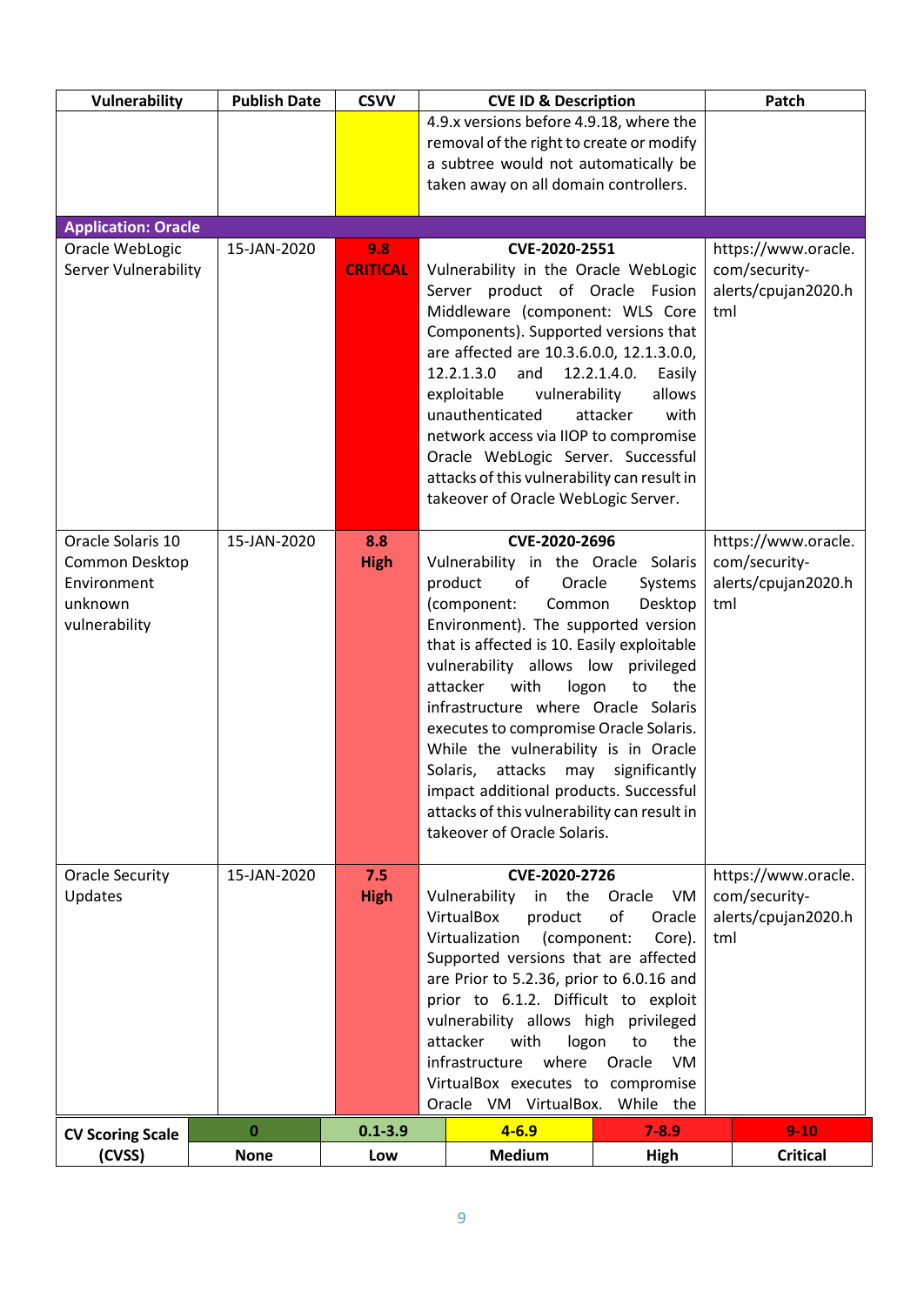| Vulnerability                     | <b>Publish Date</b> | <b>CSVV</b>        |                                                                                                                                                                                                                                                                                                                                                                                                                                                                                                                                                                                                                                                                                                                                                                              | <b>CVE ID &amp; Description</b> |                                                                    | Patch                                                              |
|-----------------------------------|---------------------|--------------------|------------------------------------------------------------------------------------------------------------------------------------------------------------------------------------------------------------------------------------------------------------------------------------------------------------------------------------------------------------------------------------------------------------------------------------------------------------------------------------------------------------------------------------------------------------------------------------------------------------------------------------------------------------------------------------------------------------------------------------------------------------------------------|---------------------------------|--------------------------------------------------------------------|--------------------------------------------------------------------|
|                                   |                     |                    | Oracle<br>vulnerability<br>is<br>VM<br>in<br>VirtualBox, attacks may significantly<br>impact additional products. Successful<br>attacks of this vulnerability can result in<br>takeover of Oracle VM VirtualBox.                                                                                                                                                                                                                                                                                                                                                                                                                                                                                                                                                             |                                 |                                                                    |                                                                    |
| Oracle Security<br>Updates        | 15-JAN-2020         | 7.1<br><b>High</b> | CVE-2020-2713<br>Vulnerability in the Oracle Banking<br>Payments product of Oracle Financial<br>Services Applications (component:<br>Core). Supported versions that are<br>affected are 14.1.0-14.3.0. Easily<br>exploitable vulnerability allows low<br>privileged<br>attacker with network<br>access via HTTP to compromise Oracle<br>Banking Payments. Successful attacks<br>of this vulnerability can result in<br>unauthorized access to critical data or<br>complete access to all Oracle Banking<br>Payments accessible data as well as<br>unauthorized update, insert or delete<br>access to some of Oracle Banking<br>Payments accessible data.                                                                                                                     |                                 |                                                                    | https://www.oracle.<br>com/security-<br>alerts/cpujan2020.h<br>tml |
| <b>Oracle Security</b><br>Updates | 15-JAN-2020         | 7.1<br><b>High</b> | CVE-2020-2718<br>Vulnerability in the Oracle Banking<br>Corporate Lending product of Oracle<br>Financial<br><b>Services</b><br>Applications<br>(component:<br>Core).<br>Supported<br>versions that are affected are 12.3.0-<br>12.4.0<br>14.0.0-14.3.0.<br>and<br>Easily<br>exploitable vulnerability allows low<br>privileged<br>attacker with<br>network<br>access via HTTP to compromise Oracle<br>Banking Corporate Lending. Successful<br>attacks of this vulnerability can result in<br>unauthorized access to critical data or<br>complete access to all Oracle Banking<br>Corporate Lending accessible data as<br>well as unauthorized update, insert or<br>delete access to some of Oracle<br>Banking Corporate Lending accessible<br>data. CVSS 3.0 Base Score 7.1 |                                 | https://www.oracle.<br>com/security-<br>alerts/cpujan2020.h<br>tml |                                                                    |
| <b>Oracle Security</b><br>Updates | 15-JAN-2020         | 7.1<br><b>High</b> | CVE-2020-2723<br>Vulnerability in the Oracle FLEXCUBE<br>Investor Servicing product of Oracle<br>Financial<br>Services<br>Applications                                                                                                                                                                                                                                                                                                                                                                                                                                                                                                                                                                                                                                       |                                 |                                                                    | https://www.oracle.<br>com/security-<br>alerts/cpujan2020.h<br>tml |
| <b>CV Scoring Scale</b>           | $\bf{0}$            | $0.1 - 3.9$        |                                                                                                                                                                                                                                                                                                                                                                                                                                                                                                                                                                                                                                                                                                                                                                              | $4 - 6.9$                       | $7 - 8.9$                                                          | $9 - 10$                                                           |
| (CVSS)                            | <b>None</b>         | Low                |                                                                                                                                                                                                                                                                                                                                                                                                                                                                                                                                                                                                                                                                                                                                                                              | <b>Medium</b>                   | High                                                               | <b>Critical</b>                                                    |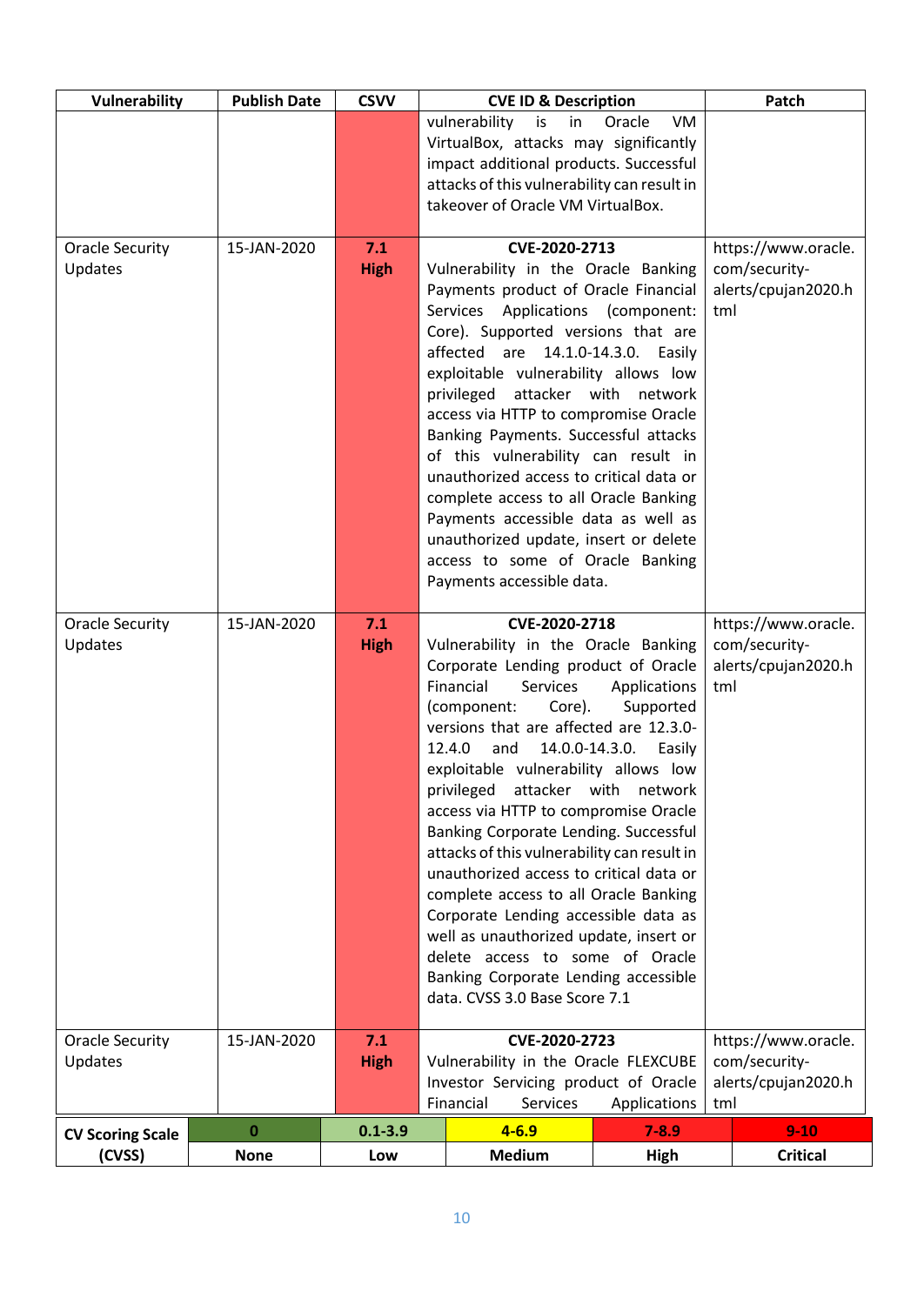| <b>Vulnerability</b>                        | <b>Publish Date</b> | <b>CSVV</b>                                                                  |                                                                                                       | <b>CVE ID &amp; Description</b>                                                  |                                         | Patch                                    |
|---------------------------------------------|---------------------|------------------------------------------------------------------------------|-------------------------------------------------------------------------------------------------------|----------------------------------------------------------------------------------|-----------------------------------------|------------------------------------------|
|                                             |                     |                                                                              |                                                                                                       | (component:<br>Supported versions that are affected                              | Infrastructure).                        |                                          |
|                                             |                     |                                                                              |                                                                                                       | are 12.1.0-12.4.0 and 14.0.0-14.1.0.                                             |                                         |                                          |
|                                             |                     |                                                                              |                                                                                                       | Easily exploitable vulnerability allows<br>low privileged attacker with network  |                                         |                                          |
|                                             |                     |                                                                              |                                                                                                       | access via HTTP to compromise Oracle                                             |                                         |                                          |
|                                             |                     |                                                                              | <b>FLEXCUBE</b><br>Investor<br>Servicing.<br>Successful attacks of this vulnerability                 |                                                                                  |                                         |                                          |
|                                             |                     |                                                                              |                                                                                                       | can result in unauthorized access to                                             |                                         |                                          |
|                                             |                     |                                                                              |                                                                                                       | critical data or complete access to all<br>Oracle FLEXCUBE Investor Servicing    |                                         |                                          |
|                                             |                     |                                                                              |                                                                                                       | accessible data as well as unauthorized                                          |                                         |                                          |
|                                             |                     |                                                                              |                                                                                                       | update, insert or delete access to some<br>of Oracle FLEXCUBE Investor Servicing |                                         |                                          |
|                                             |                     |                                                                              |                                                                                                       | accessible data.                                                                 |                                         |                                          |
| <b>Application: VMware</b>                  |                     |                                                                              |                                                                                                       |                                                                                  |                                         |                                          |
| <b>VMware Security</b><br><b>Advisories</b> | 15-JAN-2020         | 7.8<br><b>High</b>                                                           |                                                                                                       | CVE-2020-3941<br>The repair operation of VMware Tools                            |                                         | https://www.vmwar<br>e.com/security/advi |
|                                             |                     |                                                                              |                                                                                                       | for Windows 10.x.y has a race                                                    |                                         | sories/VMSA-2020-                        |
|                                             |                     |                                                                              |                                                                                                       | condition which may allow for privilege<br>escalation in the Virtual Machine     |                                         | 0002.html                                |
|                                             |                     |                                                                              |                                                                                                       | where<br>Tools<br>is                                                             | This<br>installed.                      |                                          |
|                                             |                     | vulnerability is not present in VMware<br>11.x.y since the affected<br>Tools |                                                                                                       |                                                                                  |                                         |                                          |
|                                             |                     |                                                                              |                                                                                                       | functionality is not present in VMware                                           |                                         |                                          |
|                                             |                     |                                                                              |                                                                                                       | Tools 11.                                                                        |                                         |                                          |
| <b>Application: Intel</b>                   |                     |                                                                              |                                                                                                       |                                                                                  |                                         |                                          |
| <b>Intel Security</b><br>Updates            | 14-DEC-2020         | 6.5<br><b>Medium</b>                                                         |                                                                                                       | CVE-2019-14600<br>Uncontrolled search path element in                            |                                         | https://www.intel.c<br>om/content/www/u  |
|                                             |                     |                                                                              | the                                                                                                   | installer for                                                                    | Intel(R)<br><b>SNMP</b>                 | s/en/security-                           |
|                                             |                     |                                                                              |                                                                                                       | Subagent Stand-Alone for Windows*<br>may allow an authenticated user to          |                                         | center/advisory/inte<br>I-sa-00300.html  |
|                                             |                     |                                                                              | potentially enable<br>of<br>escalation                                                                |                                                                                  |                                         |                                          |
|                                             |                     |                                                                              |                                                                                                       | privilege via local access.                                                      |                                         |                                          |
| <b>Intel Security</b>                       | 14-JAN-2020         | 6.3                                                                          |                                                                                                       | CVE-2019-14615                                                                   |                                         | https://www.intel.c                      |
| Updates                                     |                     |                                                                              | <b>Medium</b><br>Insufficient control flow in certain data<br>structures for some Intel(R) Processors |                                                                                  | om/content/www/u<br>s/en/security-      |                                          |
|                                             |                     |                                                                              | with Intel(R) Processor Graphics may                                                                  |                                                                                  |                                         | center/advisory/inte                     |
|                                             |                     | allow an unauthenticated user to<br>potentially<br>enable<br>information     |                                                                                                       | I-sa-00314.html                                                                  |                                         |                                          |
|                                             |                     |                                                                              | disclosure via local access.                                                                          |                                                                                  |                                         |                                          |
| <b>Intel Security</b><br>Updates            | 14-JAN-2020         | <b>Medium</b>                                                                | 5.9<br>CVE-2019-14596                                                                                 |                                                                                  | https://www.intel.c<br>om/content/www/u |                                          |
|                                             |                     |                                                                              | Improper access control in the installer<br>for Intel(R) Chipset Device Software INF                  |                                                                                  | s/en/security-                          |                                          |
|                                             |                     |                                                                              | Utility before version 10.1.18 may                                                                    |                                                                                  |                                         |                                          |
| <b>CV Scoring Scale</b>                     | 0                   | $0.1 - 3.9$                                                                  |                                                                                                       | $4 - 6.9$                                                                        | $7 - 8.9$                               | $9 - 10$                                 |
| (CVSS)                                      | <b>None</b>         | Low                                                                          |                                                                                                       | <b>Medium</b>                                                                    | High                                    | <b>Critical</b>                          |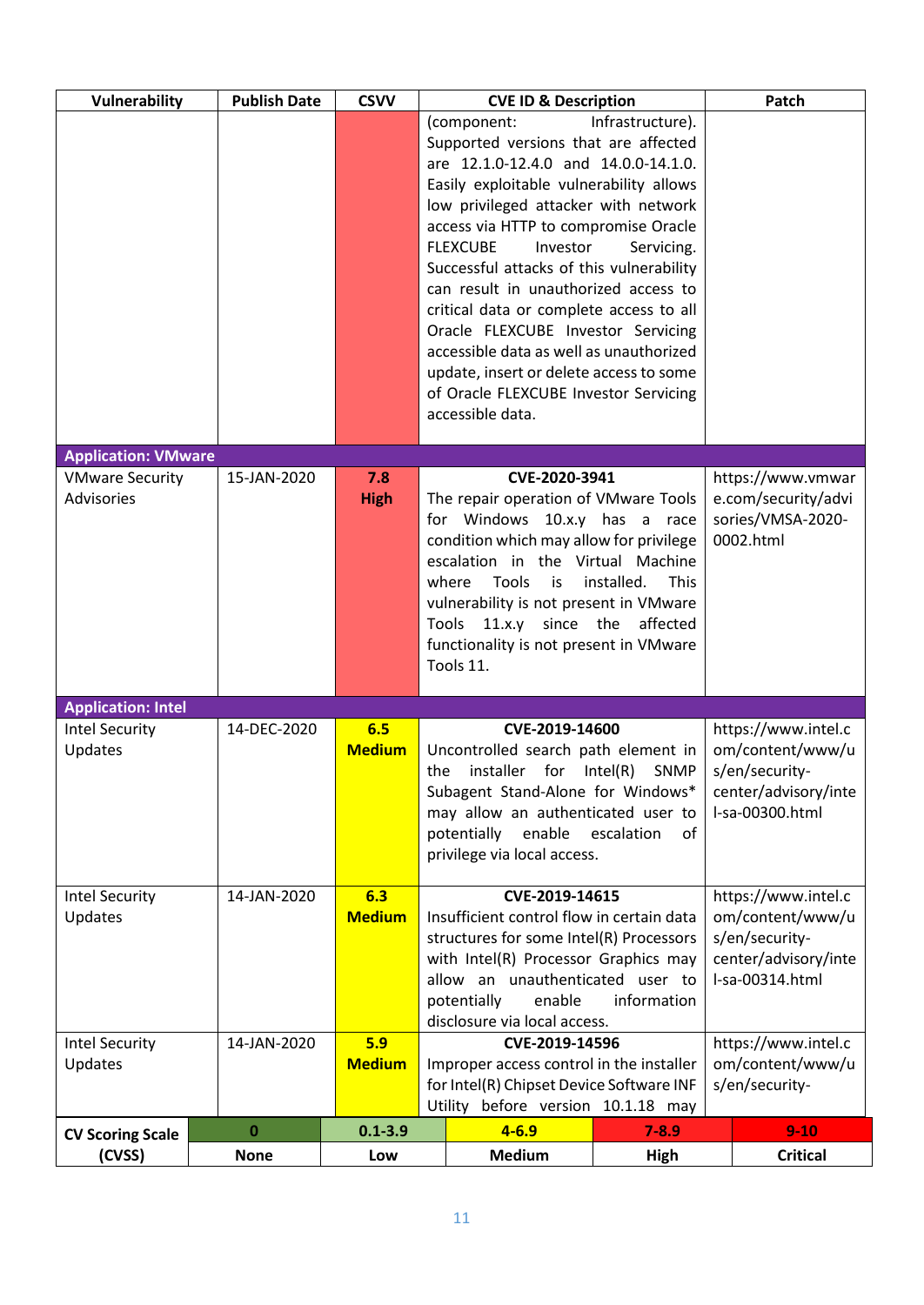| Vulnerability                                                                                                          | <b>Publish Date</b> | <b>CSVV</b>            | <b>CVE ID &amp; Description</b>                                                                                                                                                                                                                                                                                                                                                   | Patch                                                                                          |
|------------------------------------------------------------------------------------------------------------------------|---------------------|------------------------|-----------------------------------------------------------------------------------------------------------------------------------------------------------------------------------------------------------------------------------------------------------------------------------------------------------------------------------------------------------------------------------|------------------------------------------------------------------------------------------------|
|                                                                                                                        |                     |                        | allow<br>authenticated<br>an<br>user<br>to<br>potentially enable denial of service via                                                                                                                                                                                                                                                                                            | center/advisory/inte<br>I-sa-00306.html                                                        |
|                                                                                                                        |                     |                        | local access.                                                                                                                                                                                                                                                                                                                                                                     |                                                                                                |
| <b>Application: Wordpress</b>                                                                                          |                     |                        |                                                                                                                                                                                                                                                                                                                                                                                   |                                                                                                |
| <b>Email Subscribers &amp;</b><br>Newsletters up to<br>4.3.0 on WordPress<br>hash sql injection                        | 08-JAN-2020         | 9.8<br><b>CRITICAL</b> | CVE-2019-20361<br>There was a flaw in the WordPress<br>Subscribers<br>Email<br>plugin,<br>&<br>Newsletters before 4.3.1, that allowed<br>SQL statements to be passed to the<br>database in the hash parameter (a<br>blind SQL injection vulnerability).                                                                                                                           | Upgrading to<br>version 4.3.1.                                                                 |
| <b>Minimal Coming</b><br>Soon &<br>Maintenance Mode<br>Plugin up to 2.10 on<br>WordPress cross site<br>request forgery | 09-JAN-2020         | 8.8<br><b>HIGH</b>     | CVE-2020-6167<br>A flaw in the WordPress plugin,<br>Minimal Coming Soon & Maintenance<br>Mode through 2.10, allows a CSRF<br>attack to enable maintenance mode,<br>inject XSS, modify several important<br>settings, or include remote files as a<br>logo.                                                                                                                        | https://wordpress.o<br>rg/plugins/minimal-<br>coming-soon-<br>maintenance-<br>mode/#developers |
| CityBook -<br><b>WordPress Theme</b><br>Vulnerability                                                                  | 13-JAN-2020         | 7.5<br><b>HIGH</b>     | CVE-2019-20209<br>The CTHthemes CityBook before 2.3.4,<br>TownHub before 1.0.6, and EasyBook<br>before 1.2.2 themes for WordPress<br>allow nsecure Direct Object Reference<br>(IDOR) via wp-admin/admin-ajax.php<br>to delete any page/post/listing.                                                                                                                              |                                                                                                |
| CityBook WordPress<br><b>Theme Vulnerability</b>                                                                       | 13-JAN-2020         | 6.1<br><b>HIGH</b>     | CVE-2019-20211<br>The CTHthemes CityBook before 2.3.4,<br>TownHub before 1.0.6, and EasyBook<br>before 1.2.2 themes for WordPress<br>allow<br>Persistent XSS via<br>Listing<br>Address, Listing Latitude,<br>Listing<br>Longitude, Email Address, Description,<br>Name, Job or Position, Description,<br>Service Name, Address, Latitude,<br>Longitude, Phone Number, or Website. |                                                                                                |
| <b>Application: Google-Android</b>                                                                                     |                     |                        |                                                                                                                                                                                                                                                                                                                                                                                   |                                                                                                |

| <b>CV Scoring Scale</b> |      | $0.1 - 3.9$ | 4-6.9         | <b>A8.9</b> | $9 - 10$ |
|-------------------------|------|-------------|---------------|-------------|----------|
| (CVSS)                  | None | LOW         | <b>Medium</b> | <b>High</b> | Critical |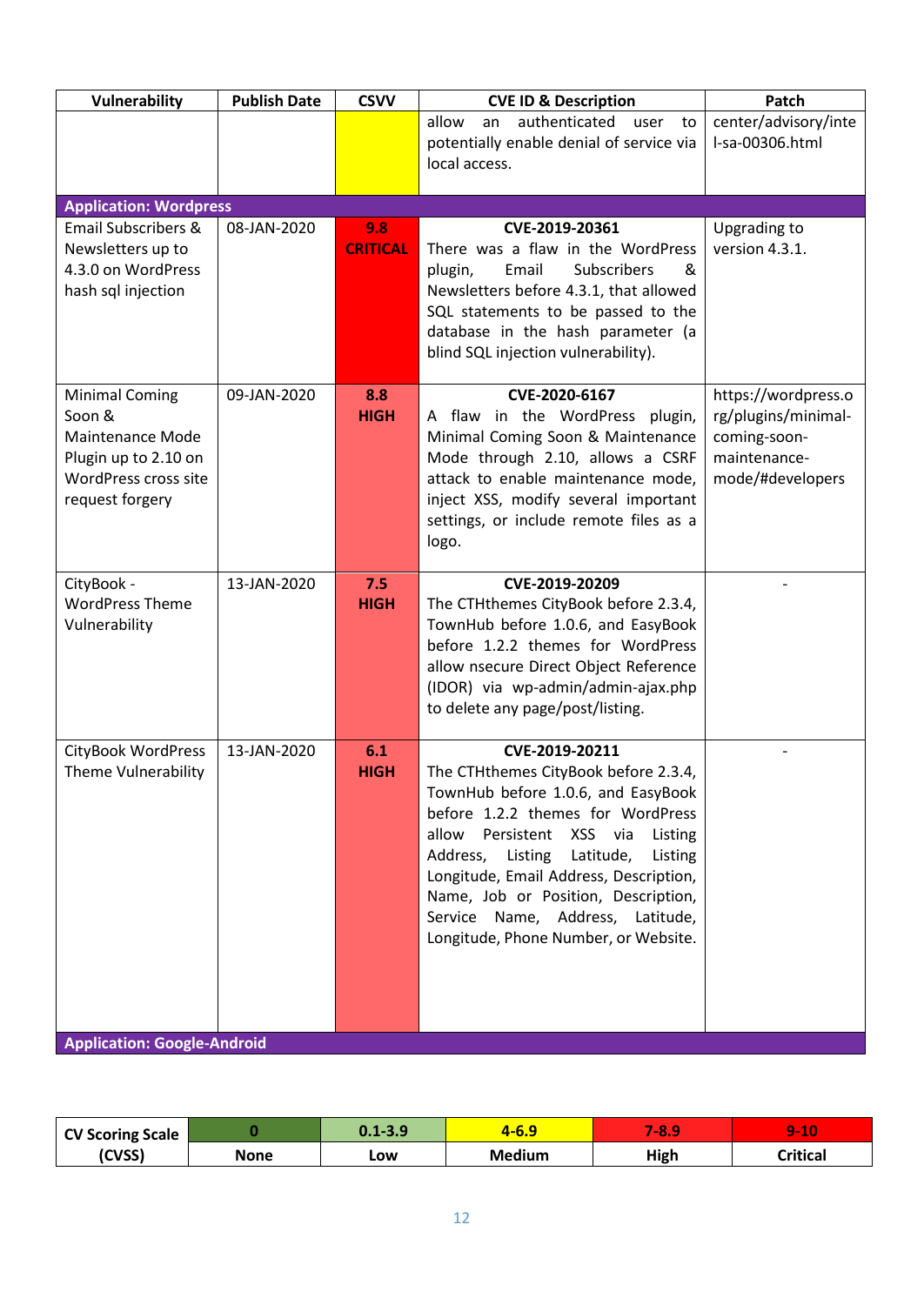| Vulnerability                     | <b>Publish Date</b> | <b>CSVV</b>   |       | <b>CVE ID &amp; Description</b>                                                   |                | Patch                                  |
|-----------------------------------|---------------------|---------------|-------|-----------------------------------------------------------------------------------|----------------|----------------------------------------|
| Google - Android                  | 08-JAN-2020         | 8.8           |       | CVE-2020-0002                                                                     |                | https://source.andr                    |
| <b>Security Updates</b>           |                     | <b>High</b>   | In    | ih264d_init_decoder                                                               | of             | oid.com/security/bu                    |
|                                   |                     |               |       | ih264d_api.c, there is a possible out of<br>bounds write due to a use after free. |                | lletin/2020-01-01                      |
|                                   |                     |               |       | This could lead to remote code                                                    |                |                                        |
|                                   |                     |               |       | execution with no additional execution                                            |                |                                        |
|                                   |                     |               |       | privileges needed. User interaction is                                            |                |                                        |
|                                   |                     |               |       | needed for exploitation                                                           | Product:       |                                        |
|                                   |                     |               |       | Android<br>Versions:                                                              | Android-8.0,   |                                        |
|                                   |                     |               |       | Android-8.1, Android-9, and Android-                                              |                |                                        |
|                                   |                     |               |       | 10 Android ID: A-142602711                                                        |                |                                        |
| Google - Android                  | 06-JAN-2020         | 7.8           |       | CVE-2019-9468                                                                     |                | https://source.andr                    |
| <b>Security Updates</b>           |                     | <b>High</b>   |       | In export key der of export key.cpp,                                              |                | oid.com/security/bu                    |
|                                   |                     |               |       | there is possible memory corruption                                               |                | lletin/pixel/2019-12-                  |
|                                   |                     |               |       | due to a double free. This could lead to                                          |                | 01                                     |
|                                   |                     |               |       | local escalation of privilege with no                                             |                |                                        |
|                                   |                     |               |       | additional execution privileges needed.                                           |                |                                        |
|                                   |                     |               |       | User interaction is not needed for<br>exploitation.<br>Product:                   | Android        |                                        |
|                                   |                     |               |       | Versions: Android-10 Android ID: A-                                               |                |                                        |
|                                   |                     |               |       | 139683471                                                                         |                |                                        |
|                                   |                     |               |       |                                                                                   |                |                                        |
| Google - Android                  | 07-JAN-2020         | 5.5           |       | CVE-2019-9465                                                                     |                | https://source.andr                    |
| <b>Security Updates</b>           |                     | <b>MEDIUM</b> | In.   | the<br>Titan<br>M                                                                 | handling<br>of | oid.com/security/bu                    |
|                                   |                     |               |       | cryptographic operations, there is a<br>possible information disclosure due to    |                | lletin/pixel/2019-12-<br>01            |
|                                   |                     |               |       | an unusual root cause. This could lead                                            |                |                                        |
|                                   |                     |               |       | to local information disclosure with no                                           |                |                                        |
|                                   |                     |               |       | additional execution privileges needed.                                           |                |                                        |
|                                   |                     |               |       | User interaction is not needed for                                                |                |                                        |
|                                   |                     |               |       | Product:<br>exploitation.                                                         | Android        |                                        |
|                                   |                     |               |       | Versions: Android-10 Android ID: A-                                               |                |                                        |
|                                   |                     |               |       | 133258003                                                                         |                |                                        |
| <b>Application: Google-Chrome</b> |                     |               |       |                                                                                   |                |                                        |
| Google Chrome                     | 10-JAN-2020         | 8.8           |       | CVE-2020-6377                                                                     |                | https://chromerelea                    |
| <b>Security Updates</b>           |                     | <b>High</b>   |       | Use after free in audio in Google                                                 |                | ses.googleblog.com/                    |
|                                   |                     |               |       | Chrome prior to 79.0.3945.117 allowed<br>a remote attacker to potentially exploit |                | 2020/01/stable-<br>channel-update-for- |
|                                   |                     |               |       | heap corruption via a crafted HTML                                                |                | desktop.html                           |
|                                   |                     |               | page. |                                                                                   |                |                                        |
|                                   |                     |               |       |                                                                                   |                |                                        |
|                                   |                     |               |       |                                                                                   |                |                                        |
|                                   |                     |               |       |                                                                                   |                |                                        |
|                                   |                     |               |       |                                                                                   |                |                                        |
| <b>Application: Mozilla</b>       |                     |               |       |                                                                                   |                |                                        |
| <b>CV Scoring Scale</b>           | $\bf{0}$            | $0.1 - 3.9$   |       | $4 - 6.9$                                                                         | $7 - 8.9$      | $9 - 10$                               |
| (CVSS)                            | <b>None</b>         | Low           |       | <b>Medium</b>                                                                     | <b>High</b>    | <b>Critical</b>                        |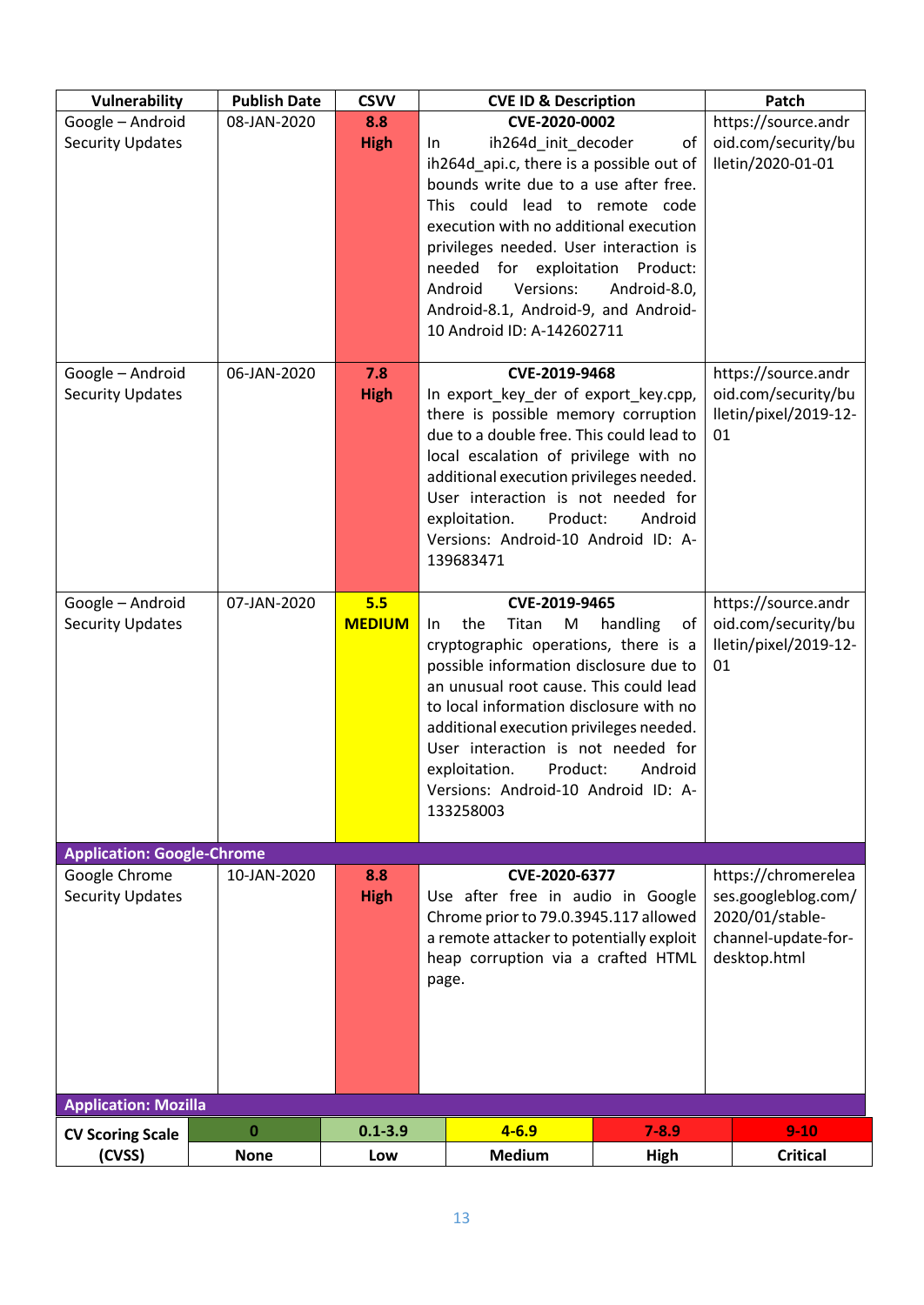| Vulnerability                                                          | <b>Publish Date</b> | <b>CSVV</b>            | <b>CVE ID &amp; Description</b>                                                                                                                                                                                                                                                                                                                                                                                                                                    | Patch                                                                                                                                                                                                    |
|------------------------------------------------------------------------|---------------------|------------------------|--------------------------------------------------------------------------------------------------------------------------------------------------------------------------------------------------------------------------------------------------------------------------------------------------------------------------------------------------------------------------------------------------------------------------------------------------------------------|----------------------------------------------------------------------------------------------------------------------------------------------------------------------------------------------------------|
| Security<br>vulnerabilities fixed<br>in - Firefox 70                   | 08-JAN-2020         | 8.8<br><b>High</b>     | CVE-2019-11757<br>When following the value's prototype<br>chain, it was possible to retain a<br>reference to a locale, delete it, and<br>subsequently<br>reference<br>it.<br><b>This</b><br>resulted in a use-after-free and a<br>potentially exploitable crash. This<br>vulnerability affects Firefox < 70,<br>Thunderbird < 68.2, and Firefox ESR <<br>68.2.                                                                                                     | https://www.mozill<br>a.org/security/advis<br>ories/mfsa2019-33/<br>https://www.mozill<br>a.org/security/advis<br>ories/mfsa2019-34/<br>https://www.mozill<br>a.org/security/advis<br>ories/mfsa2019-35/ |
| <b>Application: Huawei</b>                                             |                     |                        |                                                                                                                                                                                                                                                                                                                                                                                                                                                                    |                                                                                                                                                                                                          |
| <b>Buffer Error</b><br>Vulnerability in<br>Some Huawei<br>Products     | 03-JAN-2020         | 7.5<br><b>High</b>     | CVE-2019-5304<br>Some Huawei products have a buffer<br>vulnerability.<br>error<br>An<br>unauthenticated, remote<br>attacker<br>could send specific MPLS Echo Request<br>messages to the target products. Due<br>to insufficient input validation of some<br>parameters in the messages, successful<br>exploit may cause the device to reset.                                                                                                                       | https://www.huawe<br>i.com/en/psirt/secu<br>rity-<br>advisories/huawei-<br>sa-20200102-01-<br>buffer-en                                                                                                  |
| <b>Denial of Service</b><br>Vulnerability in<br>Several<br>Smartphones | 03-JAN-2020         | 5.5<br><b>Medium</b>   | CVE-2020-1785<br>Mate<br>10<br>Pro;Honor V10;Honor<br>10; Nova 4 smartphones have a denial<br>of service vulnerability. The system<br>does not properly check the status of<br>certain<br>module<br>during<br>certain<br>operations, an attacker should trick the<br>into<br>installing<br>$\mathsf{a}$<br>malicious<br>user<br>application, successful exploit could<br>cause reboot of the smartphone.                                                           | https://www.huawe<br>i.com/en/psirt/secu<br>rity-<br>advisories/huawei-<br>sa-20200102-03-<br>smartphone-en                                                                                              |
| <b>Application: Adobe</b>                                              |                     |                        |                                                                                                                                                                                                                                                                                                                                                                                                                                                                    |                                                                                                                                                                                                          |
| Adobe Illustrator CC<br>< 24.0.2 Multiple<br>Vulnerabilites            | 17-JAN-2020         | 9.8<br><b>Critical</b> | CVE-2020-3710, CVE-2020-3711, CVE-<br>2020-3712, CVE-2020-3713, CVE-<br>2020-3714<br>The version of Adobe Illustrator CC on<br>the remote Windows hosts is prior to<br>24.0.2. It is, therefore, affected<br>multiple<br>memory<br>corruption<br>vulnerabilities which could lead to<br>arbitrary code execution on the remote<br>An<br>unauthenticated,<br>host.<br>local<br>attacker could exploit these issues to<br>execute arbitrary commands on the<br>host. | Upgrade to Adobe<br>Illustrator CC 24.0.2<br>or later.<br>https://helpx.adobe<br>.com/security/prod<br>ucts/illustrator/apsb<br>20-03.html                                                               |

| <b>CV Scoring Scale</b> |      | $0.1 - 3.9$ | <u>, v.J</u>  | o<br><b>ROLL</b> | ×<br><b>STATION:</b> |
|-------------------------|------|-------------|---------------|------------------|----------------------|
| (CVSS)                  | None | LOW         | <b>Medium</b> | High             | critical.            |